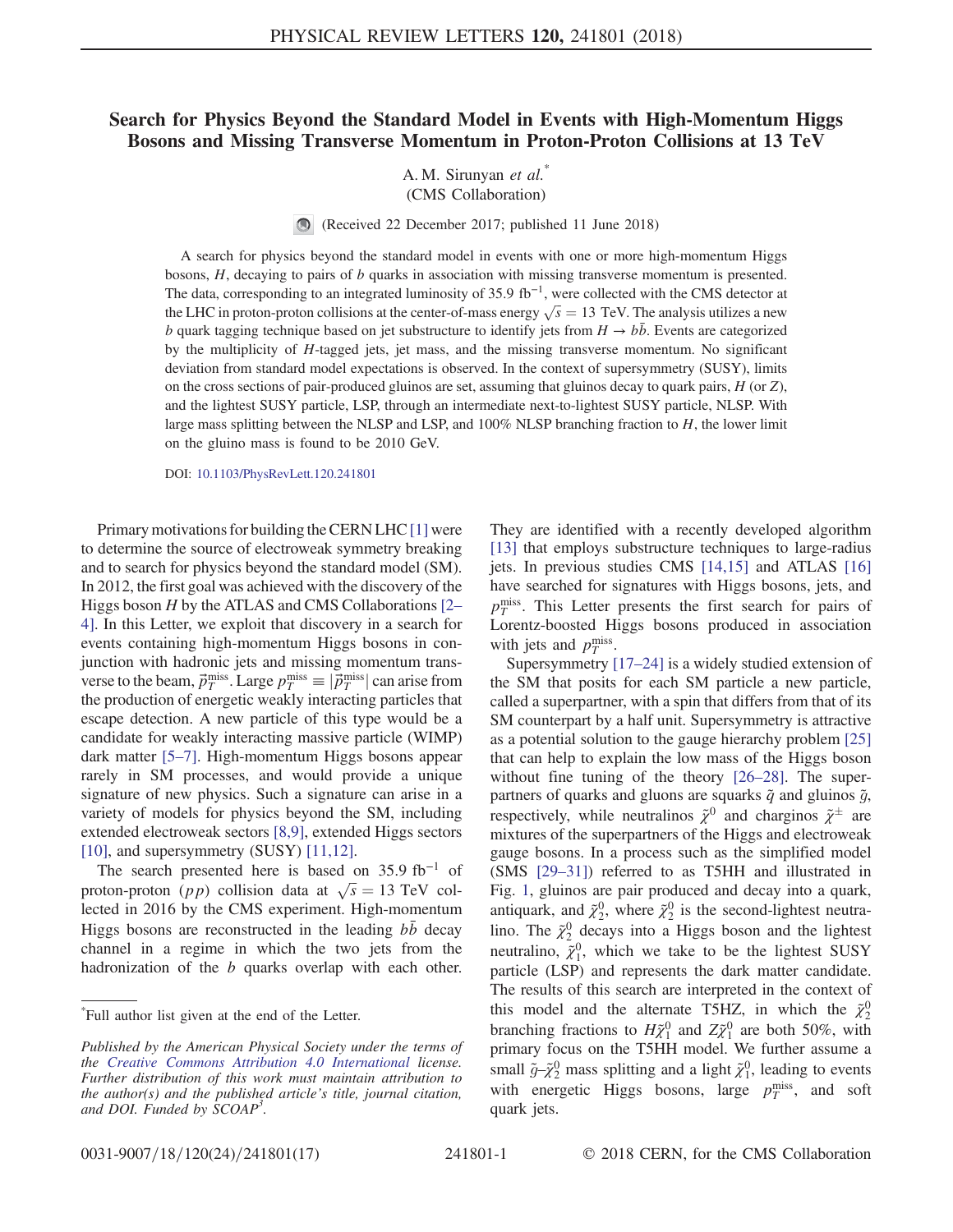<span id="page-1-0"></span>

FIG. 1. Diagram for production of Higgs bosons via gluino pair production. We also consider channels in which a Z boson is substituted for  $H$  in one of the gluino decays.

A detailed description of the CMS detector, along with a definition of the coordinate system and pertinent kinematical variables, is given in Ref. [\[32\].](#page-5-3) Briefly, a cylindrical superconducting solenoid with an inner diameter of 6 m provides a 3.8 T axial magnetic field. Within the solenoid volume are a silicon pixel and strip tracker, a lead tungstate crystal electromagnetic calorimeter (ECAL), and a brass and scintillator hadron calorimeter (HCAL). The tracking detectors cover the pseudorapidity range  $|\eta| < 2.5$ . The ECAL and HCAL, each composed of a barrel and two endcap sections, cover  $|\eta|$  < 3.0. Forward calorimeters extend the coverage to  $|\eta|$  < 5.0. Muons are measured within  $|\eta|$  < 2.4 by gas-ionization detectors embedded in the steel flux-return yoke outside the solenoid. The detector is nearly hermetic, permitting accurate measurement of  $p_T^{\text{miss}}$ .<br>Individual particles are reconstructed

Individual particles are reconstructed with the CMS particle-flow (PF) algorithm [\[33\]](#page-5-4), which identifies them as photons, charged hadrons, neutral hadrons, electrons, or muons. Jets are defined by forming clusters of PF particles using the anti- $k<sub>T</sub>$  jet algorithm [\[34,35\]](#page-5-5) with a distance parameter of 0.8 (AK8) and 0.4 (AK4). The jet energies are corrected for the nonlinear response of the detector [\[36\]](#page-5-6) and to account for the expected contributions of neutral particles from  $pp$  interactions other than the one of interest (pileup) [\[37\].](#page-5-7) The quantity  $\vec{p}_{\text{T}}^{\text{miss}}$  is reconstructed as the negative of the vector transverse momentum sum over all negative of the vector transverse momentum sum over all PF particles, while  $H_T$  is the sum over AK4 jets of the magnitudes of their transverse momenta,  $p_T$ . The jets for this summation are required to be within the tracker volume and to have a minimum  $p<sub>T</sub>$  of 30 GeV to suppress contributions from pileup.

The lepton content of events is used to characterize signal and control samples. We impose isolation requirements on electron and muon candidates to suppress those arising from jets erroneously identified as leptons, as well as genuine leptons from hadron decays. The isolation criterion is based on the variable *I*, defined as the activity within a cone of radius  $\sqrt{(\Delta \phi)^2 + (\Delta \eta)^2}$  around the lepton direction divided by the lepton  $p<sub>T</sub>$ . Here activity is defined as the scalar  $p<sub>T</sub>$  sum of charged hadron, neutral hadron, and photon PF particles, corrected for the contributions from pileup. The radius of the cone is 0.2 for lepton  $p_T < 50$  GeV, 10 GeV/ $p_T$  for  $50 \leq p_T \leq 200$  GeV, and 0.05 for  $p_T > 200$  GeV. The isolation requirement is  $I <$  $0.1(0.2)$  for electrons (muons).

To recover electrons or muons that fail tight identification requirements, and  $\tau$  leptons via their one-prong hadronic decays, we also make use of isolated charged tracks. For these candidates we require that the scalar  $p_T$ sum of all other charged-particle tracks within a cone of radius 0.3 around the candidate track direction, divided by the track  $p_T$ , be less than 0.2 if the track is identified as a PF electron or muon and less than 0.1 otherwise. Isolated tracks are required to satisfy  $|\eta| < 2.4$ .

Candidates for  $H \rightarrow bb$  jets are identified with a heavyflavor tagging algorithm designed to identify a pair of b quarks clustered into a single AK8 jet [\[13\].](#page-4-6) The algorithm resolves the decay chains of the two b hadrons and associates secondary vertices along the decay directions, and then computes the likelihood that a jet contains two b hadrons. The jet pruning algorithm described in Ref. [\[38\]](#page-5-8) is used to improve the jet mass resolution for  $H \rightarrow bb$ candidates.

The selection of events for analysis begins with the trigger described in Ref. [\[39\]](#page-5-9). For this analysis, signal event candidates were recorded by requiring  $p_T^{\text{miss}}$  and the magnitude  $H^{\text{miss}}$  of the vector  $p_x$  sum of jets both magnitude  $H_T^{\text{miss}}$  of the vector  $p_T$  sum of jets, both computed at the trigger level to exceed thresholds that computed at the trigger level, to exceed thresholds that varied between 100 and 120 GeV depending on the LHC instantaneous luminosity. The efficiency of this trigger, which exceeds 98% for events satisfying the selection criteria described below, is measured in data and is taken into account in the analysis. Additional triggers, requiring the presence of charged leptons, photons, or minimum values of  $H<sub>T</sub>$ , are used to select samples, described below, employed in the evaluation of backgrounds.

Candidates for signal events are characterized by jets of large angular radius containing a pair of b quarks from the decays of Lorentz-boosted Higgs bosons, accompanied by  $p_T^{\text{miss}}$  from escaping LSPs. They are required to have no<br>isolated leptons, but we impose no requirements on the isolated leptons, but we impose no requirements on the number of additional jets in the event. The specific requirements that define the search sample are  $p_T^{\text{miss}} > 300 \text{ GeV}$ ,<br> $H_{\text{max}} > 600 \text{ GeV}$  and at least two AK8 jets with  $p_{\text{max}} >$  $H_T > 600$  GeV, and at least two AK8 jets with  $p_T >$ 300 GeV and mass  $m_l$  between 50 and 250 GeV. We exclude events with either a muon or an electron with  $p_T > 10$  GeV, or an isolated track with  $m_T < 100$  GeV and  $p_T > 10(5)$  GeV for hadronic (leptonic) tracks. Here  $m_T$  is the transverse mass [\[40\]](#page-5-10) evaluated from the  $\vec{p}_T^{\text{miss}}$  and<br>isolated-track  $p_T$  vectors. The isolated track requirement isolated-track  $p_T$  vectors. The isolated track requirement serves to improve the efficiency for suppressing background from leptonic W decays. To suppress events containing apparent  $p_T^{\text{miss}}$  caused by mismeasurement of the jet energies we further impose thresholds on the the jet energies, we further impose thresholds on the azimuthal angles between the  $\vec{p}_T^{\text{miss}}$  vector and those of<br>the (up to) four leading- $p_T$  AK4 jets  $\Delta \phi_{\text{max}} > 0.5$  0.5 the (up to) four leading- $p_T$  AK4 jets,  $\Delta\phi_{1,2,3,4} > 0.5$ , 0.5,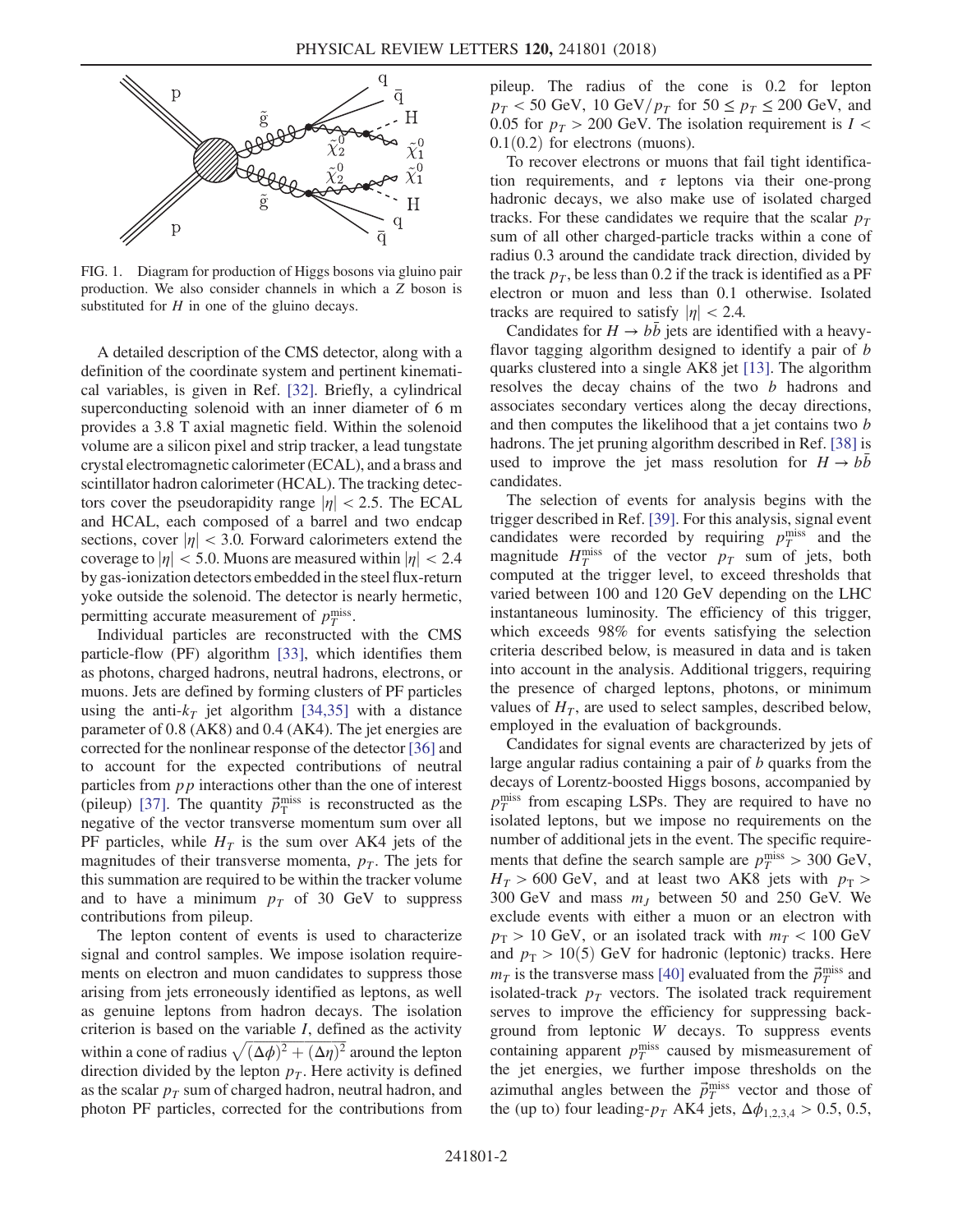0.3, 0.3. For enhanced sensitivity to diverse signal models, events are categorized into three ranges of  $p_T^{\text{miss}}$ : 300–500, 500–700 and  $>$  700 GeV 500–700, and  $> 700$  GeV.

Considering the two leading- $p_T$  AK8 jets, events are categorized as  $0H$ , 1H, or  $2H$  according to the number of these jets that have a double-b discriminator value greater than 0.3 (H-tagged jets). For true Higgs boson decays the efficiency of this requirement is 50%–80% per AK8 jet depending on the jet  $p<sub>T</sub>$ , with the maximum around 500 GeV, dropping off to the lower value around 2 TeV. Jets are further categorized by  $m<sub>J</sub>$ , with the Higgs signal region encompassing the range 85–135 GeV, for which the efficiency per jet is ∼80%. The remaining mass regions, 50–85 and 135–250 GeV, serve as sidebands. The signal region  $A_1(A_2)$  is defined as the class of  $1H(2H)$  events in which both jets lie within the signal mass window. Distributions of  $m<sub>J</sub>$  for the leading- $p<sub>T</sub>$  jet in 1H and 2H events are shown in Fig. [2](#page-2-0), for the observed and simulated events in which the subleading AK8 jet lies within the signal mass window. Here the yields from simulation are scaled to the prediction based on control samples in data, described below, in this mass window. For the T5HH SUSY model the efficiency for selection of events in the signal regions is 9%–15% for  $m(\tilde{g}) > 1200$  GeV, increasing with  $m(\tilde{g})$ .

The  $m<sub>I</sub>$  resolution does not permit clean separation of the  $H$  and  $Z$  boson peaks. The chosen signal window optimizes the selection of  $H$  bosons in the absence of  $Z$ . As noted

<span id="page-2-0"></span>

FIG. 2. Observed and expected distributions of the leading- $p<sub>T</sub>$ jet mass for selected 1H and 2H events with  $p_T^{\text{miss}} > 300$  GeV.<br>The subleading jet is required to have m<sub>r</sub> within the signal The subleading jet is required to have  $m<sub>I</sub>$  within the signal window denoted by vertical dashed magenta lines. The yields from simulation are scaled to the prediction based on control samples in data, in the signal mass window. A representative signal is shown stacked on top of the backgrounds. The bottom panel shows the ratio of the observed to SM-expected yields.

previously we treat both processes as potential signal, and the likelihood fit described below accounts for any signal population in the control regions.

Simulated event samples for SM background processes are used to determine correction factors, typically near unity, that are used in conjunction with observed event yields in control regions to determine the SM background contribution in the signal regions. The production of  $t\bar{t}$ , W, Z, and quantum chromodynamics (QCD) multijet events is simulated with the Monte Carlo (MC) generator MADGRAPH 5\_aMC@NLO 2.2.2 [\[41\]](#page-5-11), with parton distribution functions (PDFs) taken from NNPDF 3.0 [\[42\].](#page-5-12) A detailed description of the simulated SM background samples is given in Ref.[\[43\].](#page-5-13) The detector simulation is performed with GEANT4 [\[44\]](#page-5-14). Simulated event samples for SUSY signal models, used to determine the selection efficiency for signal events, are generated with MADGRAPH 5\_aMC@NLO with up to two additional partons at leading order accuracy; they are normalized to cross sections computed to next-to-leading order (NLO) plus next-to-leading logarithmic (NLL) accuracy, based on Ref. [\[45\]](#page-5-15).

The signal efficiencies from simulation are corrected for the modeling of initial-state radiation as measured in a data control sample  $[43]$ , the double-*b* tagging efficiency [\[13\]](#page-4-6), and the  $m<sub>J</sub>$  resolution observed in data. Systematic uncertainties associated with these corrections are taken into account, as well as those arising from the determination of luminosity, trigger efficiency, PDFs, jet energy scale and resolution, isolated track veto efficiency, renormalization and factorization scales [\[46,47\],](#page-5-16) and predicted yields from simulation due to limited sample sizes. The largest uncertainties are associated with the modeling of the double- $b$  tagging efficiency (6%) and the mass resolution  $(1\% - 15\%)$ .

Dominant SM backgrounds arise from events containing jets misidentified as Higgs bosons in conjunction with W or Z bosons, which may originate from top quark decays, that decay to final states with neutrinos, yielding large  $p_T^{\text{miss}}$ .<br>Multijet events in which jets are undermeasured can also Multijet events in which jets are undermeasured can also give large  $p_T^{\text{miss}}$ ; these backgrounds are highly suppressed<br>by the Higgs boson identification requirements. All backby the Higgs boson identification requirements. All backgrounds are estimated from control regions in the data.

<span id="page-2-1"></span>The SM backgrounds are estimated by simultaneously extrapolating yields from the  $0H$  to the  $1H$  and  $2H$  H-tag multiplicity regions, and from the  $m<sub>I</sub>$  sideband to the signal window. Events are assigned to the  $m<sub>J</sub>$  sideband if one or both of the leading- $p<sub>T</sub>$  jets lie outside the signal window. Altogether we define four control regions: <sup>1</sup>H and <sup>2</sup>H events in the  $m<sub>J</sub>$  sidebands, denoted  $B<sub>1</sub>$  and  $B<sub>2</sub>$ , respectively;  $0H$  events in the  $m<sub>J</sub>$  signal window, denoted C; and  $0H$  events in the  $m<sub>J</sub>$  sidebands, denoted D. Each control region is split into three  $p_T^{\text{miss}}$  bins, corresponding to those<br>defined for the signal regions. Based on the observed vields defined for the signal regions. Based on the observed yields in these regions within the search sample, the total background is estimated as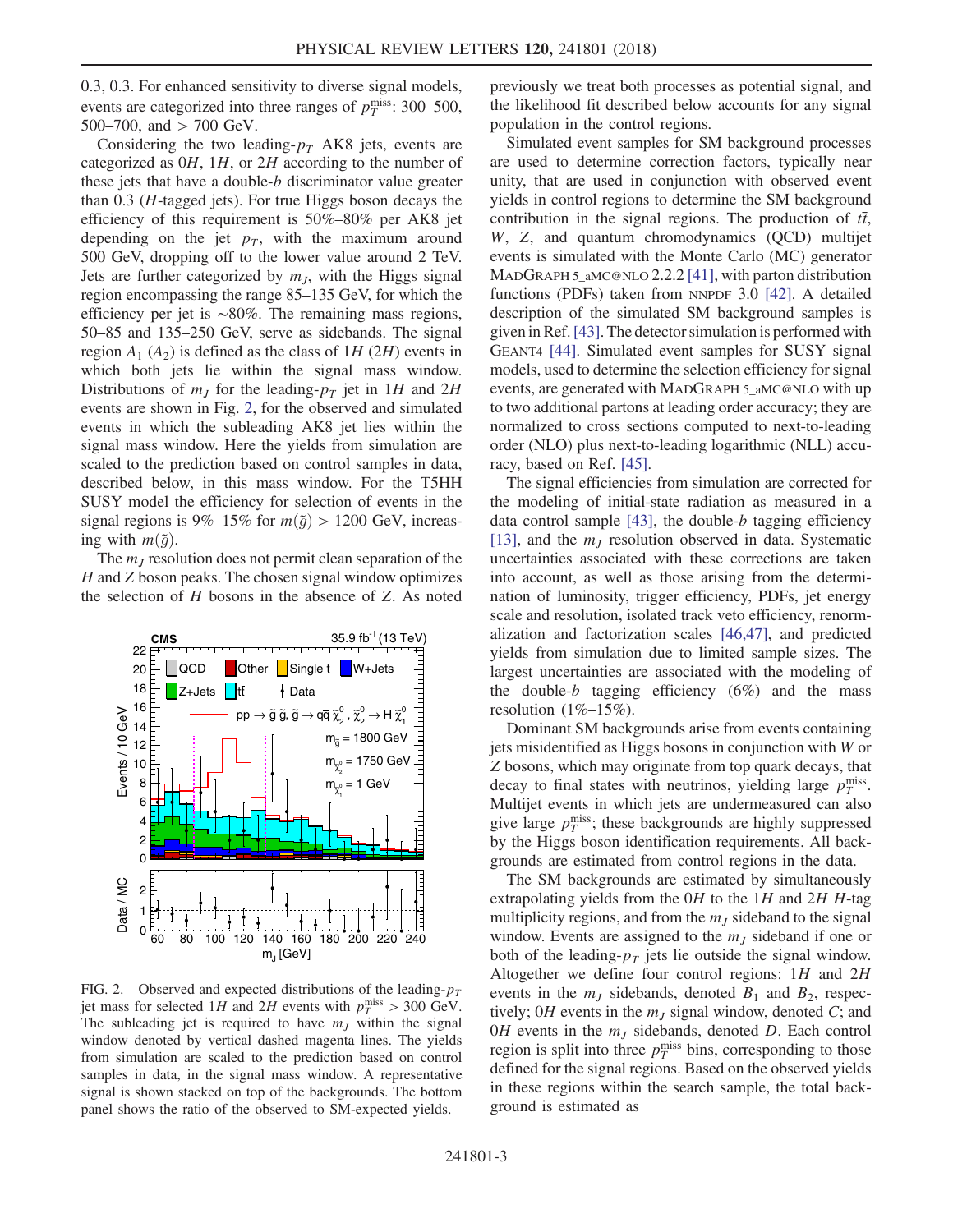$$
A_{1,2} = N(B_{1,2}) \frac{N(C)}{N(D)} \kappa_{1,2},\tag{1}
$$

where the subscript indicates the number of double-*b* tagged jets,  $A_{1,2}$  is the predicted yield in the  $A_{1,2}$  signal region, N is the population of the indicated control region, and  $\kappa_{1,2}$  is a correction factor used to account for any correlations between the  $H$ -tag and  $m<sub>J</sub>$  variables. While  $B_{1,2}$ , C, and D yields are taken directly from data,  $\kappa_{1,2}$  is computed from simulation, corrected for observed discrepancies between data and simulation.

To obtain the corrections to  $\kappa_{1,2}$  we compare data with simulation in auxiliary samples, defined to be orthogonal to the search sample, that are enriched in the SM backgrounds expected in the signal region: a single-lepton sample dominated by top quark and W boson production, a sample of single-photon plus jets events serving as proxy for invisibly decaying Z bosons [\[43\]](#page-5-13), and a sample selected by inverting the  $\Delta \phi$  requirement that contains predominantly QCD multijet events. The auxiliary samples satisfy the same requirement in  $H<sub>T</sub>$  and contain the same control and signal regions,  $(B_{1,2}, C, D)$  and  $A_{1,2}$ , as the search sample. Scale factors given by ratios of the yields in data divided by those from simulation in these auxiliary samples, typically ranging in value from 0.5 to 2.0, are then applied to the yields of each of the simulated SM backgrounds, before they are combined to obtain the total background yields in the signal and control regions of the search sample. The yields from corrected simulation are found to be statistically compatible with the data in the control regions. From these corrected MC yields we compute  $\kappa_{1,2}$  via Eq. [\(1\)](#page-2-1), for each  $p_T^{\text{miss}}$  bin; the values are given in Table [I](#page-3-0) below.<br>Systematic uncertainties in the background

Systematic uncertainties in the background prediction enter through the factors  $\kappa_{12}$ . These include contributions from the uncertainties in the relative populations of the SM background processes, the yield statistics and simulation self-consistency in the auxiliary samples, the  $p_T^{\text{miss}}$  depend-<br>ence of the scale factors where  $p_T^{\text{miss}}$  regions are combined ence of the scale factors where  $p_T^{\text{miss}}$  regions are combined<br>to reduce statistical uncertainties and the self-consistency to reduce statistical uncertainties, and the self-consistency of the method as applied to the simulated data.

The values of the  $\kappa$  factors with their uncertainties for each of the signal regions appear in Table [I,](#page-3-0) along with the

<span id="page-3-0"></span>TABLE I. Correction factors, predicted SM background yields, and observed yields, for the signal regions  $A_{N_H}$ . The uncertainties in the predictions include both statistical and systematic contributions.

| $N_H$                       | $p_T^{\text{miss}}$ (GeV) | к               | Predicted              | Observed |
|-----------------------------|---------------------------|-----------------|------------------------|----------|
| 1                           | $300 - 500$               | $0.98 \pm 0.11$ | $17.7 \pm 3.8$         | 15       |
| 1                           | 500-700                   | $0.86 \pm 0.16$ | $3.4 \pm 1.5$          | 2        |
| 1                           | > 700                     | $0.86 \pm 0.17$ | $0.61 \pm 0.45$        | 1        |
| 2                           | $300 - 500$               | $0.73 \pm 0.14$ | $1.52 \pm 0.57$        | 1        |
| $\overline{c}$              | 500-700                   | $0.43 \pm 0.12$ | $0.09 \pm 0.08$        | 0        |
| $\mathcal{D}_{\mathcal{L}}$ | > 700                     | $0.62 \pm 0.30$ | $0.09_{-0.09}^{+0.11}$ | $\theta$ |

final background yield predictions, and the yields observed in the data. The observations are statistically compatible with those expected from the SM backgrounds, and thus we find no evidence for processes outside the SM.

We compute upper limits on the gluino pair-production cross section using a maximum-likelihood fit in which the free parameters are the signal strength  $\mu$ , the Poisson means of the total expected yields from SM backgrounds in each of the  $B_{1,2}$ , C, and D regions, and  $\kappa_{1,2}$ . The  $\kappa_{1,2}$  parameters are constrained with a Gaussian prior to the expected values, with their statistical and systematic uncertainties. The signal model in the fit accounts for the populations of control as well as signal regions. Additional nuisance parameters account for systematic uncertainties in the yields predicted by the signal model.

We evaluate 95% confidence level (CL) upper limits based on the asymptotic form of a likelihood ratio test statistic  $[48]$ , in conjunction with the  $CL<sub>S</sub>$  criterion described in Refs. [49–[51\].](#page-5-18) The test statistic is  $q(\mu)$  =  $-2\ln(\mathcal{L}_{\mu}/\mathcal{L}_{\text{max}})$ , where  $\mathcal{L}_{\text{max}}$  is the maximum likelihood determined by allowing all parameters, including  $\mu$ , to vary, and  $\mathcal{L}_u$  is the maximum likelihood for fixed  $\mu$ . Expected and observed 95% CL upper limits, and the predicted gluino pair-production cross sections, are shown in Fig. [3](#page-3-1) for two choices of the  $\tilde{\chi}_2^0$  decay branching fractions, taking  $m(\tilde{\chi}_1^0) =$ <br>1. GeV and  $m(\tilde{\chi}_1^0) = 50$  GeV. That is, we choose a 1 GeV and  $m(\tilde{g}) - m(\tilde{\chi}_2^0) = 50$  GeV. That is, we choose a model with a light I SP and a compressed spectrum for the model with a light LSP and a compressed spectrum for the heavy SUSY particles, thereby ensuring a Lorentz-boosted topology.

<span id="page-3-1"></span>

FIG. 3. Observed and expected cross section upper bounds at 95% CL for the T5HH and T5HZ models. The solid and dashed black lines show the SMS gluino-gluino production cross section with its uncertainty. The solid red (blue) line shows the observed limit for the T5HH (T5HZ) model; for each the like-colored dashed line and shaded band show the expected limit and the range associated with the experimental uncertainties.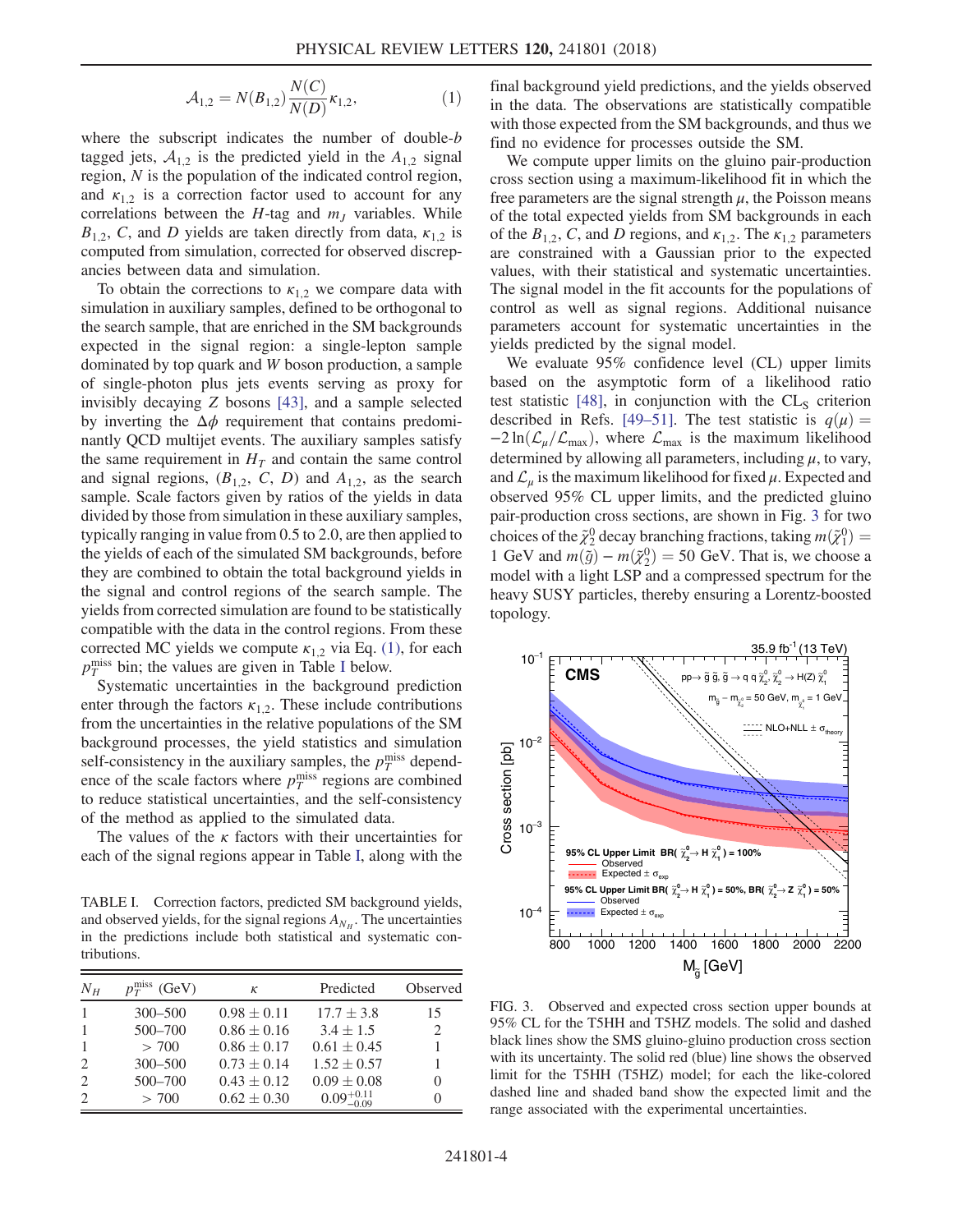In summary, this Letter has presented a search for production of energetic Higgs bosons in conjunction with large missing transverse momentum in proton-proton collisions. Higgs bosons with transverse momentum in the range 300 GeV to about 2 TeV are reconstructed as wide-cone jets with substructure indicative of the decay of the Higgs boson to a pair of  $b$  quarks. Background from standard model processes is estimated from data control regions. The observed event yields are found to be statistically compatible with these backgrounds.

The results are broadly applicable to models leading to signatures with energetic Higgs bosons and missing momentum. Here they are interpreted in the context of a simplified model of supersymmetry in which gluinos are pair produced and subsequently decay into several quarks, a Higgs or Z boson, and the lightest supersymmetric particle, a neutralino  $\tilde{\chi}_1^0$ . Gluinos with masses below 2010 (1825) GeV are excluded under the assumption of a large mass splitting between the next-to-lightest and lightest supersymmetric particle and that the branching fraction of  $\tilde{\chi}^0_2 \rightarrow H \tilde{\chi}^0_1$  is 100% (50%). These are the first<br>limits for pair production of gluinos measured in these limits for pair production of gluinos measured in these decay channels.

We congratulate our colleagues in the CERN accelerator departments for the excellent performance of the LHC and thank the technical and administrative staffs at CERN and at other CMS institutes for their contributions to the success of the CMS effort. In addition, we gratefully acknowledge the computing centers and personnel of the Worldwide LHC Computing Grid for delivering so effectively the computing infrastructure essential to our analyses. Finally, we acknowledge the enduring support for the construction and operation of the LHC and the CMS detector provided by the following funding agencies: BMWFW and FWF (Austria); FNRS and FWO (Belgium); CNPq, CAPES, FAPERJ, and FAPESP (Brazil); MES (Bulgaria); CERN; CAS, MoST, and NSFC (China); COLCIENCIAS (Colombia); MSES and CSF (Croatia); RPF (Cyprus); SENESCYT (Ecuador); MoER, ERC IUT, and ERDF (Estonia); Academy of Finland, MEC, and HIP (Finland); CEA and CNRS/IN2P3 (France); BMBF, DFG, and HGF (Germany); GSRT (Greece); OTKA and NIH (Hungary); DAE and DST (India); IPM (Iran); SFI (Ireland); INFN (Italy); MSIP and NRF (Republic of Korea); LAS (Lithuania); MOE and UM (Malaysia); BUAP, CINVESTAV, CONACYT, LNS, SEP, and UASLP-FAI (Mexico); MBIE (New Zealand); PAEC (Pakistan); MSHE and NSC (Poland); FCT (Portugal); JINR (Dubna); MON, RosAtom, RAS, RFBR and RAEP (Russia); MESTD (Serbia); SEIDI, CPAN, PCTI and FEDER (Spain); Swiss Funding Agencies (Switzerland); MST (Taipei); ThEPCenter, IPST, STAR, and NSTDA (Thailand); TUBITAK and TAEK (Turkey); NASU and SFFR (Ukraine); STFC (United Kingdom); DOE and NSF (USA).

- <span id="page-4-0"></span>[1] L. Evans and P. Bryant, LHC machine, [J. Instrum.](https://doi.org/10.1088/1748-0221/3/08/S08001) 3, [S08001 \(2008\)](https://doi.org/10.1088/1748-0221/3/08/S08001).
- <span id="page-4-1"></span>[2] ATLAS Collaboration, Observation of a new particle in the search for the standard model Higgs boson with the ATLAS detector at the LHC, [Phys. Lett. B](https://doi.org/10.1016/j.physletb.2012.08.020) 716, 1 (2012).
- [3] CMS Collaboration, Observation of a new boson at a mass of 125 GeV with the CMS experiment at the LHC, [Phys.](https://doi.org/10.1016/j.physletb.2012.08.021) Lett. B 716[, 30 \(2012\)](https://doi.org/10.1016/j.physletb.2012.08.021).
- [4] ATLAS and CMS Collaborations, Combined Measurement of the Higgs Boson Mass in pp Collisions at  $\sqrt{s} = 7$  and  $\sqrt{s} = 7$  and  $\sqrt{s} = 8$  TeV with the ATI AS and CMS Experiments. Phys. Rev. 8 TeV with the ATLAS and CMS Experiments, [Phys. Rev.](https://doi.org/10.1103/PhysRevLett.114.191803) Lett. **114**[, 191803 \(2015\)](https://doi.org/10.1103/PhysRevLett.114.191803).
- <span id="page-4-2"></span>[5] C. Patrignani et al. (Particle Data Group), Review of particle physics, Chin. Phys. C 40[, 100001 \(2016\),](https://doi.org/10.1088/1674-1137/40/10/100001) section 26.
- [6] F. Zwicky, Die rotverschiebung von extragalaktischen nebeln, [Helv. Phys. Acta](https://doi.org/10.5169/seals-110267) 6, 110 (1933).
- [7] V. C. Rubin and W. K. Ford Jr., Rotation of the Andromeda nebula from a spectroscopic survey of emission regions, [Astrophys. J.](https://doi.org/10.1086/150317) 159, 379 (1970).
- <span id="page-4-3"></span>[8] B. A. Dobrescu and C. Frugiuele, Hidden GeV-Scale Interactions of Quarks, [Phys. Rev. Lett.](https://doi.org/10.1103/PhysRevLett.113.061801) 113, 061801 [\(2014\).](https://doi.org/10.1103/PhysRevLett.113.061801)
- [9] B. A. Dobrescu, Leptophobic boson signals with leptons, jets and missing energy, [arXiv:1506.04435.](http://arXiv.org/abs/1506.04435)
- <span id="page-4-4"></span>[10] R. K. Barman, B. Bhattacherjee, A. Chakraborty, and A. Choudhury, Study of MSSM heavy Higgs bosons decaying into charginos and neutralinos, [Phys. Rev. D](https://doi.org/10.1103/PhysRevD.94.075013) 94, 075013 [\(2016\).](https://doi.org/10.1103/PhysRevD.94.075013)
- <span id="page-4-5"></span>[11] S. Gori, P. Schwaller, and C. E. M. Wagner, Search for Higgs bosons in supersymmetric cascade decays and neutralino dark matter, Phys. Rev. D 83[, 115022 \(2011\).](https://doi.org/10.1103/PhysRevD.83.115022)
- [12] Z. Kang, P. Ko, and J. Li, New Physics Opportunities in the Boosted Di-Higgs-Boson Plus Missing Transverse Energy Signature, Phys. Rev. Lett. 116[, 131801 \(2016\).](https://doi.org/10.1103/PhysRevLett.116.131801)
- <span id="page-4-6"></span>[13] CMS Collaboration, Identification of heavy-flavour jets with the CMS detector in pp collisions at 13 TeV, [J. Instrum.](https://doi.org/10.1088/1748-0221/13/05/P05011) 13[, P05011 \(2018\)](https://doi.org/10.1088/1748-0221/13/05/P05011).
- <span id="page-4-7"></span>[14] CMS Collaboration, Search for Top Squark and Higgsino Production Using Diphoton Higgs Boson Decays, [Phys.](https://doi.org/10.1103/PhysRevLett.112.161802) Rev. Lett. 112[, 161802 \(2014\).](https://doi.org/10.1103/PhysRevLett.112.161802)
- [15] CMS Collaboration, Searches for electroweak neutralino and chargino production in channels with Higgs, Z, and W bosons in pp collisions at 8 TeV, [Phys. Rev. D](https://doi.org/10.1103/PhysRevD.90.092007) 90, 092007 [\(2014\).](https://doi.org/10.1103/PhysRevD.90.092007)
- <span id="page-4-8"></span>[16] ATLAS Collaboration, Search for supersymmetry in events with photons, bottom quarks, and missing transverse momentum in proton-proton collisions at a centre-of-mass energy of 7 TeV with the ATLAS detector, [Phys. Lett. B](https://doi.org/10.1016/j.physletb.2013.01.041) 719[, 261 \(2013\)](https://doi.org/10.1016/j.physletb.2013.01.041).
- <span id="page-4-9"></span>[17] P. Ramond, Dual theory for free fermions, [Phys. Rev. D](https://doi.org/10.1103/PhysRevD.3.2415) 3, [2415 \(1971\)](https://doi.org/10.1103/PhysRevD.3.2415).
- [18] Yu. A. Gol'fand and E. P. Likhtman, Extension of the algebra of Poincaré group generators and violation of P invariance, JETP Lett. 13, 323 (1971).
- [19] A. Neveu and J. H. Schwarz, Factorizable dual model of pions, [Nucl. Phys.](https://doi.org/10.1016/0550-3213(71)90448-2) B31, 86 (1971).
- [20] D. V. Volkov and V. P. Akulov, Possible universal neutrino interaction, JETP Lett. 16, 438 (1972).
- [21] J. Wess and B. Zumino, A Lagrangian model invariant under supergauge transformations, [Phys. Lett. B](https://doi.org/10.1016/0370-2693(74)90578-4) 49, 52 (1974).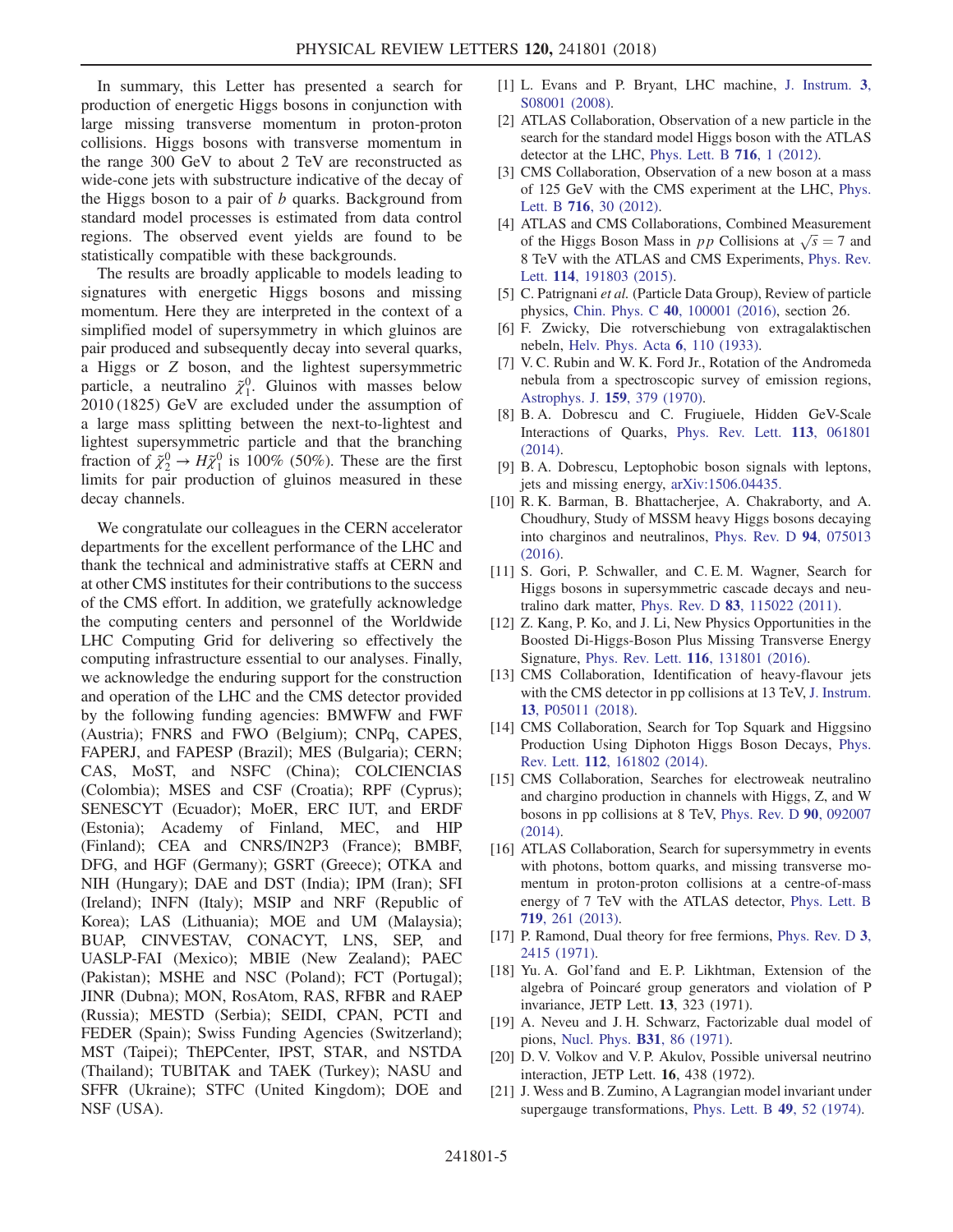- [22] J. Wess and B. Zumino, Supergauge transformations in four dimensions, [Nucl. Phys.](https://doi.org/10.1016/0550-3213(74)90355-1) B70, 39 (1974).
- [23] P. Fayet, Supergauge invariant extension of the Higgs mechanism and a model for the electron and its neutrino, Nucl. Phys. B90[, 104 \(1975\)](https://doi.org/10.1016/0550-3213(75)90636-7).
- [24] H. P. Nilles, Supersymmetry, supergravity and particle physics, [Phys. Rep.](https://doi.org/10.1016/0370-1573(84)90008-5) 110, 1 (1984).
- <span id="page-5-0"></span>[25] R. Barbieri and G. F. Giudice, Upper bounds on supersymmetric particle masses, [Nucl. Phys.](https://doi.org/10.1016/0550-3213(88)90171-X) B306, 63 (1988).
- <span id="page-5-1"></span>[26] S. Dimopoulos and G. F. Giudice, Naturalness constraints in supersymmetric theories with nonuniversal soft terms, [Phys.](https://doi.org/10.1016/0370-2693(95)00961-J) Lett. B 357[, 573 \(1995\).](https://doi.org/10.1016/0370-2693(95)00961-J)
- [27] R. Barbieri and D. Pappadopulo, S-particles at their naturalness limits, [J. High Energy Phys. 10 \(2009\) 061.](https://doi.org/10.1088/1126-6708/2009/10/061)
- [28] M. Papucci, J. T. Ruderman, and A. Weiler, Natural SUSY endures, [J. High Energy Phys. 09 \(2012\) 035.](https://doi.org/10.1007/JHEP09(2012)035)
- <span id="page-5-2"></span>[29] J. Alwall, P. C. Schuster, and N. Toro, Simplified models for a first characterization of new physics at the LHC, [Phys.](https://doi.org/10.1103/PhysRevD.79.075020) Rev. D 79[, 075020 \(2009\)](https://doi.org/10.1103/PhysRevD.79.075020).
- [30] J. Alwall, M.-P. Le, M. Lisanti, and J. G. Wacker, Modelindependent jets plus missing energy searches, [Phys. Rev. D](https://doi.org/10.1103/PhysRevD.79.015005) 79[, 015005 \(2009\).](https://doi.org/10.1103/PhysRevD.79.015005)
- [31] D. Alves et al., Simplified models for LHC new physics searches, J. Phys. G 39[, 105005 \(2012\)](https://doi.org/10.1088/0954-3899/39/10/105005).
- <span id="page-5-3"></span>[32] CMS Collaboration, The CMS experiment at the CERN LHC, J. Instrum. 3[, S08004 \(2008\).](https://doi.org/10.1088/1748-0221/3/08/S08004)
- <span id="page-5-4"></span>[33] CMS Collaboration, Particle-flow reconstruction and global event description with the CMS detector, [J. Instrum.](https://doi.org/10.1088/1748-0221/12/10/P10003) 12, [P10003 \(2017\)](https://doi.org/10.1088/1748-0221/12/10/P10003).
- <span id="page-5-5"></span>[34] M. Cacciari, G. P. Salam, and G. Soyez, The anti- $k_t$  jet clustering algorithm, [J. High Energy Phys. 04 \(2008\) 063.](https://doi.org/10.1088/1126-6708/2008/04/063)
- [35] M. Cacciari, G. P. Salam, and G. Soyez, FastJet user manual, [Eur. Phys. J. C](https://doi.org/10.1140/epjc/s10052-012-1896-2) 72, 1896 (2012).
- <span id="page-5-6"></span>[36] CMS Collaboration, Jet energy scale and resolution in the CMS experiment in pp collisions at 8 TeV, [J. Instrum.](https://doi.org/10.1088/1748-0221/12/02/P02014) 12, [P02014 \(2017\)](https://doi.org/10.1088/1748-0221/12/02/P02014).
- <span id="page-5-7"></span>[37] M. Cacciari and G. P. Salam, Pileup subtraction using jet areas, [Phys. Lett. B](https://doi.org/10.1016/j.physletb.2007.09.077) 659, 119 (2008).
- <span id="page-5-8"></span>[38] S. D. Ellis, C. K. Vermilion, and J. R. Walsh, Recombination algorithms and jet substructure: Pruning as a tool for heavy particle searches, Phys. Rev. D 81[, 094023 \(2010\)](https://doi.org/10.1103/PhysRevD.81.094023).
- <span id="page-5-9"></span>[39] CMS Collaboration, The CMS trigger system, [J. Instrum.](https://doi.org/10.1088/1748-0221/12/01/P01020) 12[, P01020 \(2017\)](https://doi.org/10.1088/1748-0221/12/01/P01020).
- <span id="page-5-10"></span>[40] G. Arnison et al. (UA1), Experimental observation of isolated large transverse energy electrons with associated

missing energy at  $\sqrt{s} = 540 \text{ GeV}$ , [Phys. Lett. B](https://doi.org/10.1016/0370-2693(83)91177-2) 122, 103 (1983) [\(1983\).](https://doi.org/10.1016/0370-2693(83)91177-2)

- <span id="page-5-11"></span>[41] J. Alwall, R. Frederix, S. Frixione, V. Hirschi, F. Maltoni, O. Mattelaer, H.-S. Shao, T. Stelzer, P. Torrielli, and M. Zaro, The automated computation of tree-level and next-to-leading order differential cross sections, and their matching to parton shower simulations, [J. High Energy Phys. 07 \(2014\)](https://doi.org/10.1007/JHEP07(2014)079) [079.](https://doi.org/10.1007/JHEP07(2014)079)
- <span id="page-5-12"></span>[42] R. D. Ball et al. (NNPDF), Parton distributions for the LHC Run II, [J. High Energy Phys. 04 \(2015\) 040.](https://doi.org/10.1007/JHEP04(2015)040)
- <span id="page-5-13"></span>[43] CMS Collaboration, Search for supersymmetry in multijet events with missing transverse momentum in protonproton collisions at 13 TeV, [Phys. Rev. D](https://doi.org/10.1103/PhysRevD.96.032003) 96, 032003 [\(2017\).](https://doi.org/10.1103/PhysRevD.96.032003)
- <span id="page-5-14"></span>[44] S. Agostinelli et al. (GEANT4), GEANT4—A simulation toolkit, [Nucl. Instrum. Methods, Phys. Res., Sect. A](https://doi.org/10.1016/S0168-9002(03)01368-8) 506, [250 \(2003\)](https://doi.org/10.1016/S0168-9002(03)01368-8).
- <span id="page-5-15"></span>[45] C. Borschensky, M. Krämer, A. Kulesza, M. Mangano, S. Padhi, T. Plehn, and X. Portell, Squark and gluino production cross sections in pp collisions at  $\sqrt{s} = 13$ , 14, 33<br>and 100 TeV Fur Phys I C 74, 3174 (2014) and 100 TeV, [Eur. Phys. J. C](https://doi.org/10.1140/epjc/s10052-014-3174-y) 74, 3174 (2014).
- <span id="page-5-16"></span>[46] S. Catani, D. de Florian, M. Grazzini, and P. Nason, Soft gluon resummation for Higgs boson production at hadron colliders, [J. High Energy Phys. 07 \(2003\) 028.](https://doi.org/10.1088/1126-6708/2003/07/028)
- [47] M. Cacciari, S. Frixione, M. L. Mangano, P. Nason, and G. Ridolfi, The  $t\bar{t}$  cross-section at 1.8 TeV and 1.96 TeV: A study of the systematics due to parton densities and scale dependence, [J. High Energy Phys. 04 \(2004\) 068.](https://doi.org/10.1088/1126-6708/2004/04/068)
- <span id="page-5-17"></span>[48] G. Cowan, K. Cranmer, E. Gross, and O. Vitells, Asymptotic formulae for likelihood-based tests of new physics, [Eur. Phys. J. C](https://doi.org/10.1140/epjc/s10052-011-1554-0) 71, 1554 (2011); Erratum, [Eur. Phys. J. C](https://doi.org/10.1140/epjc/s10052-013-2501-z) 73, [2501 \(2013\)](https://doi.org/10.1140/epjc/s10052-013-2501-z).
- <span id="page-5-18"></span>[49] A. L. Read, Presentation of search results: The  $CL<sub>s</sub>$  technique, in Durham IPPP Workshop: Advanced Statistical Techniques in Particle Physics (Durham, UK, 2002), p. 2693; J. Phys. G 28[, 2693 \(2002\).](https://doi.org/10.1088/0954-3899/28/10/313)
- [50] T. Junk, Confidence level computation for combining searches with small statistics, [Nucl. Instrum. Methods Phys.](https://doi.org/10.1016/S0168-9002(99)00498-2) [Res., Sect. A](https://doi.org/10.1016/S0168-9002(99)00498-2) 434, 435 (1999).
- [51] ATLAS and CMS Collaborations, LHC Higgs Combination Group, Procedure for the LHC Higgs boson search combination in Summer 2011, Technical Report Nos. CMS-NOTE-2011-005, ATL-PHYS-PUB-2011-11, CERN, 2011.

A. M. Sirunyan,<sup>1</sup> A. Tumasyan,<sup>1</sup> W. Adam,<sup>2</sup> F. Ambrogi,<sup>2</sup> E. Asilar,<sup>2</sup> T. Bergauer,<sup>2</sup> J. Brandstetter,<sup>2</sup> E. Brondolin,<sup>2</sup> M. Dragicevic,<sup>2</sup> J. Erö,<sup>2</sup> A. Escalante Del Valle,<sup>2</sup> M. Flechl,<sup>2</sup> M. Friedl,<sup>2</sup> R. Frühwirth,<sup>[2,b](#page-15-0)</sup> V. M. Ghete,<sup>2</sup> J. Grossmann,<sup>2</sup> J. Hrubec,<sup>2</sup> M. Jeitler,<sup>2[,b](#page-15-0)</sup> A. König,<sup>2</sup> N. Krammer,<sup>2</sup> I. Krätschmer,<sup>2</sup> D. Liko,<sup>2</sup> T. Madlener,<sup>2</sup> I. Mikulec,<sup>2</sup> E. Pree,<sup>2</sup> N. Rad,<sup>2</sup> H. Rohringer,<sup>2</sup> J. Schieck,<sup>[2,b](#page-15-0)</sup> R. Schöfbeck,<sup>2</sup> M. Spanring,<sup>2</sup> D. Spitzbart,<sup>2</sup> A. Taurok,<sup>2</sup> W. Waltenberger,<sup>2</sup> J. Wittmann,<sup>2</sup> C.-E. Wulz,  $^{2,b}$  $^{2,b}$  $^{2,b}$  M. Zarucki,  $^2$  V. Chekhovsky,  $^3$  V. Mossolov,  $^3$  J. Suarez Gonzalez,  $^3$  E. A. De Wolf,  $^4$  D. Di Croce,  $^4$  X. Janssen,  $^4$ J. Lauwers,<sup>4</sup> M. Pieters,<sup>4</sup> M. Van De Klundert,<sup>4</sup> H. Van Haevermaet,<sup>4</sup> P. Van Mechelen,<sup>4</sup> N. Van Remortel,<sup>4</sup> S. Abu Zeid,<sup>5</sup>

<span id="page-5-19"></span>F. Blekman,<sup>5</sup> J. D'Hondt,<sup>5</sup> I. De Bruyn,<sup>5</sup> J. De Clercq,<sup>5</sup> K. Deroover,<sup>5</sup> G. Flouris,<sup>5</sup> D. Lontkovskyi,<sup>5</sup> S. Lowette,<sup>5</sup> I. Marchesini,<sup>5</sup> S. Moortgat,<sup>5</sup> L. Moreels,<sup>5</sup> Q. Python,<sup>5</sup> K. Skovpen,<sup>5</sup> S. Tavernier,<sup>5</sup> W. Van Doninck,<sup>5</sup> P. Van Mulders,<sup>5</sup>

I. Van Parijs,<sup>5</sup> D. Beghin,<sup>6</sup> B. Bilin,<sup>6</sup> H. Brun,<sup>6</sup> B. Clerbaux,<sup>6</sup> G. De Lentdecker,<sup>6</sup> H. Delannoy,<sup>6</sup> B. Dorney,<sup>6</sup> G. Fasanella,<sup>6</sup>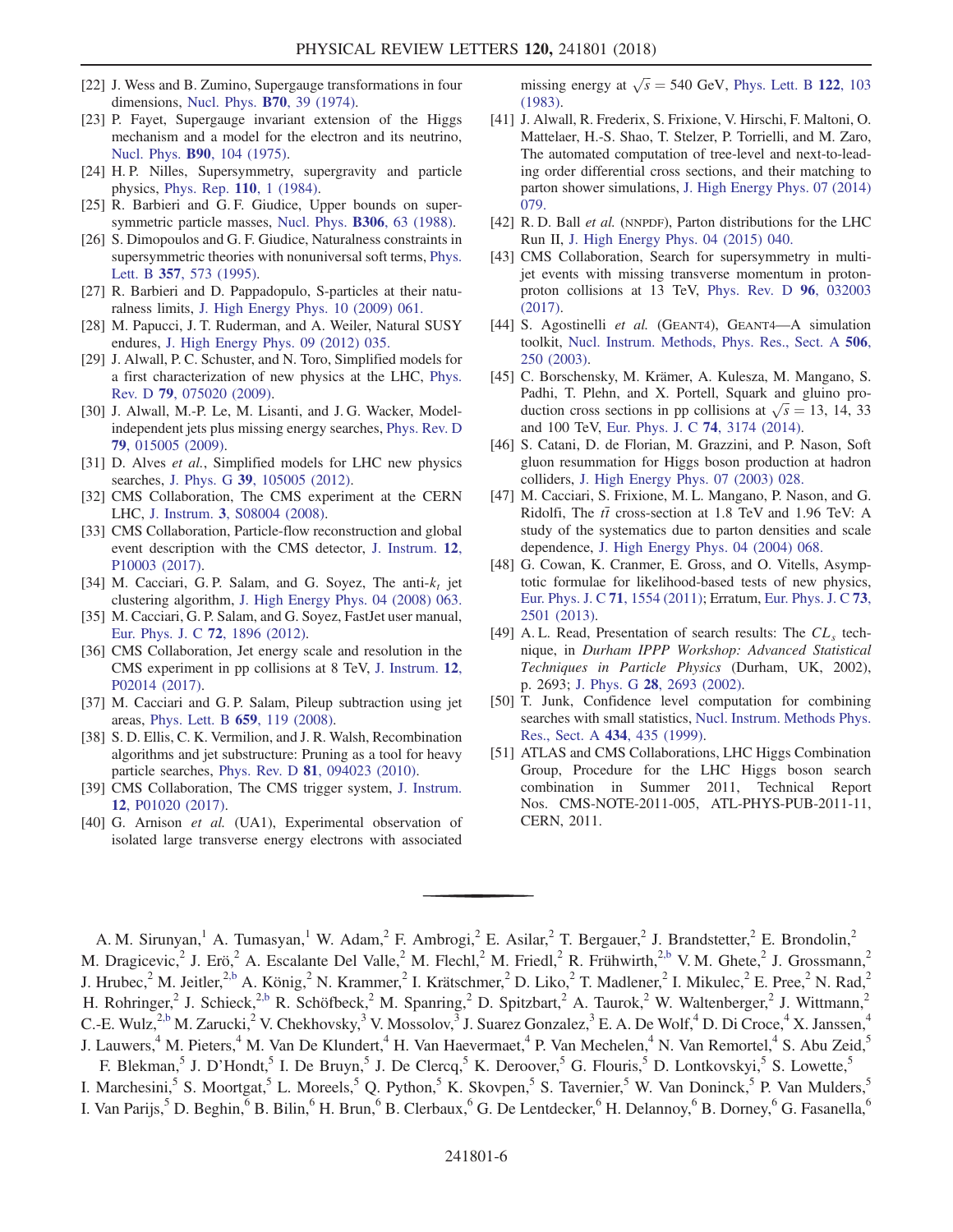<span id="page-6-14"></span><span id="page-6-13"></span><span id="page-6-12"></span><span id="page-6-11"></span><span id="page-6-10"></span><span id="page-6-9"></span><span id="page-6-8"></span><span id="page-6-7"></span><span id="page-6-6"></span><span id="page-6-5"></span><span id="page-6-4"></span><span id="page-6-3"></span><span id="page-6-2"></span><span id="page-6-1"></span><span id="page-6-0"></span>L. Favart,<sup>6</sup> R. Goldouzian,<sup>6</sup> A. Grebenyuk,<sup>6</sup> A. K. Kalsi,<sup>6</sup> T. Lenzi,<sup>6</sup> J. Luetic,<sup>6</sup> T. Seva,<sup>6</sup> E. Starling,<sup>6</sup> C. Vander Velde, P. Vanlaer,<sup>6</sup> D. Vannerom,<sup>6</sup> R. Yonamine,<sup>6</sup> T. Cornelis,<sup>7</sup> D. Dobur,<sup>7</sup> A. Fagot,<sup>7</sup> M. Gul,<sup>7</sup> I. Khvastunov,<sup>[7,c](#page-15-1)</sup> D. Poyraz,<sup>7</sup> C. Roskas,<sup>7</sup> D. Trocino,<sup>7</sup> M. Tytgat,<sup>7</sup> W. Verbeke,<sup>7</sup> M. Vit,<sup>7</sup> N. Zaganidis,<sup>7</sup> H. Bakhshiansohi,<sup>8</sup> O. Bondu,<sup>8</sup> S. Brochet,<sup>8</sup> G. Bruno,  $8^8$  C. Caputo,  $8^8$  A. Caudron,  $8^8$  P. David,  $8^8$  S. De Visscher,  $8^8$  C. Delaere,  $8^8$  M. Delcourt,  $8^8$  B. Francois,  $8^8$  A. Giammanco,  $8^8$ G. Krintiras,<sup>8</sup> V. Lemaitre,<sup>8</sup> A. Magitteri,<sup>8</sup> A. Mertens,<sup>8</sup> M. Musich,<sup>8</sup> K. Piotrzkowski,<sup>8</sup> L. Quertenmont,<sup>8</sup> A. Saggio,<sup>8</sup> M. Vidal Marono, <sup>8</sup> S. Wertz, <sup>8</sup> J. Zobec, <sup>8</sup> W. L. Aldá Júnior, <sup>9</sup> F. L. Alves, <sup>9</sup> G. A. Alves, <sup>9</sup> L. Brito, <sup>9</sup> G. Correia Silva, C. Hensel,<sup>9</sup> A. Moraes,<sup>9</sup> M. E. Pol,<sup>9</sup> P. Rebello Teles,<sup>9</sup> E. Belchior Batista Das Chagas,<sup>10</sup> W. Carvalho,<sup>10</sup> J. Chinellato,<sup>10[,d](#page-15-2)</sup> E. Coelho,<sup>10</sup> E. M. Da Costa,<sup>10</sup> G. G. Da Silveira,<sup>1[0,e](#page-15-3)</sup> D. De Jesus Damiao,<sup>10</sup> S. Fonseca De Souza,<sup>10</sup> L. M. Huertas Guativa,<sup>10</sup> H. Malbouisson,<sup>10</sup> M. Medina Jaime,<sup>1[0,f](#page-15-4)</sup> M. Melo De Almeida,<sup>10</sup> C. Mora Herrera,<sup>10</sup> L. Mundim,<sup>10</sup> H. Nogima,<sup>10</sup> L. J. Sanchez Rosas,<sup>10</sup> A. Santoro,<sup>10</sup> A. Sznajder,<sup>10</sup> M. Thiel,<sup>10</sup> E. J. Tonelli Manganote,<sup>10[,d](#page-15-2)</sup> F. Torres Da Silva De Araujo,<sup>10</sup> A. Vilela Pereira,<sup>10</sup> S. Ahuja,<sup>11a</sup> C. A. Bernardes,<sup>11a</sup> T. R. Fernandez Perez Tomei,<sup>11a</sup> E. M. Gregores,<sup>11b</sup> P. G. Mercadante,<sup>11b</sup> S. F. Novaes,<sup>11a</sup> Sandra S. Padula,<sup>11a</sup> D. Romero Abad,<sup>11b</sup> J. C. Ruiz Vargas,<sup>11a</sup> A. Aleksandrov,<sup>12</sup> R. Hadjiiska,<sup>12</sup> P. Iaydjiev,<sup>12</sup> A. Marinov,<sup>12</sup> M. Misheva,<sup>12</sup> M. Rodozov,<sup>12</sup> M. Shopova,<sup>12</sup> G. Sultanov,<sup>12</sup> A. Dimitrov,<sup>13</sup> L. Litov,<sup>13</sup> B. Pavlov,<sup>13</sup> P. Petkov,<sup>13</sup> W. Fang,<sup>14[,g](#page-15-5)</sup> X. Gao,<sup>1[4,g](#page-15-5)</sup> L. Yuan,<sup>14</sup> M. Ahmad,<sup>15</sup> J. G. Bian,<sup>15</sup> G. M. Chen,<sup>15</sup> H. S. Chen,<sup>15</sup> M. Chen,<sup>15</sup> Y. Chen,<sup>15</sup> C. H. Jiang,<sup>15</sup> D. Leggat,<sup>15</sup> H. Liao,<sup>15</sup> Z. Liu,<sup>15</sup> F. Romeo,<sup>15</sup> S. M. Shaheen,<sup>15</sup> A. Spiezia,<sup>15</sup> J. Tao,<sup>15</sup> C. Wang,<sup>15</sup> Z. Wang,<sup>15</sup> E. Yazgan,<sup>15</sup> H. Zhang,<sup>15</sup> J. Zhao,<sup>15</sup> Y. Ban,<sup>16</sup> G. Chen,<sup>16</sup> J. Li,<sup>16</sup> Q. Li,<sup>16</sup> S. Liu,<sup>16</sup> Y. Mao,<sup>16</sup> S. J. Qian,<sup>16</sup> D. Wang,<sup>16</sup> Z. Xu,<sup>16</sup> Y. Wang,<sup>17</sup> C. Avila,<sup>18</sup> A. Cabrera,<sup>18</sup> C. A. Carrillo Montoya,<sup>18</sup> L. F. Chaparro Sierra,<sup>18</sup> C. Florez,<sup>18</sup> C. F. González Hernández,<sup>18</sup> J. D. Ruiz Alvarez,<sup>18</sup> M. A. Segura Delgado,<sup>18</sup> B. Courbon,<sup>19</sup> N. Godinovic,<sup>19</sup> D. Lelas,<sup>19</sup> I. Puljak,<sup>19</sup> P. M. Ribeiro Cipriano,<sup>19</sup> T. Sculac,<sup>19</sup> Z. Antunovic,<sup>20</sup> M. Kovac,<sup>20</sup> V. Brigljevic,<sup>21</sup> D. Ferencek,<sup>21</sup> K. Kadija,<sup>21</sup> B. Mesic,<sup>21</sup> A. Starodumov,<sup>21[,h](#page-15-6)</sup> T. Susa,<sup>21</sup> M. W. Ather,<sup>22</sup> A. Attikis,<sup>22</sup> G. Mavromanolakis,<sup>22</sup> J. Mousa,<sup>22</sup> C. Nicolaou,<sup>22</sup> F. Ptochos,<sup>22</sup> P. A. Razis,<sup>22</sup> H. Rykaczewski,<sup>22</sup> M. Finger,<sup>23[,i](#page-15-7)</sup> M. Finger Jr.,<sup>2[3,i](#page-15-7)</sup> E. Carrera Jarrin,<sup>24</sup> A. A. Abdelalim,<sup>25[,j,k](#page-15-8)</sup> S. Elgammal,<sup>25[,l](#page-15-9)</sup> S. Khalil,<sup>25[,k](#page-15-10)</sup> S. Bhowmik,<sup>26</sup> R. K. Dewanjee,<sup>26</sup> M. Kadastik,<sup>26</sup> L. Perrini,<sup>26</sup> M. Raidal,<sup>26</sup> C. Veelken,<sup>26</sup> P. Eerola,<sup>27</sup> H. Kirschenmann,<sup>27</sup> J. Pekkanen,<sup>27</sup> M. Voutilainen,<sup>27</sup> J. Havukainen,<sup>28</sup> J. K. Heikkilä,<sup>28</sup> T. Järvinen,<sup>28</sup> V. Karimäki,<sup>28</sup> R. Kinnunen,<sup>28</sup> T. Lampén,<sup>28</sup> K. Lassila-Perini,<sup>28</sup> S. Laurila,<sup>28</sup> S. Lehti,<sup>28</sup> T. Lindén,<sup>28</sup> P. Luukka,<sup>28</sup> T. Mäenpää,<sup>28</sup> H. Siikonen,<sup>28</sup> E. Tuominen,<sup>28</sup> J. Tuominiemi,<sup>28</sup> T. Tuuva,<sup>29</sup> M. Besancon,<sup>30</sup> F. Couderc,<sup>30</sup> M. Dejardin,<sup>30</sup> D. Denegri,<sup>30</sup> J. L. Faure,<sup>30</sup> F. Ferri,<sup>30</sup> S. Ganjour,<sup>30</sup> S. Ghosh,<sup>30</sup> A. Givernaud,<sup>30</sup> P. Gras,<sup>30</sup> G. Hamel de Monchenault,<sup>30</sup> P. Jarry,<sup>30</sup> C. Leloup,<sup>30</sup> E. Locci,<sup>30</sup> M. Machet,<sup>30</sup> J. Malcles,<sup>30</sup> G. Negro,<sup>30</sup> J. Rander,<sup>30</sup> A. Rosowsky,<sup>30</sup> M. Ö. Sahin,<sup>30</sup> M. Titov,<sup>30</sup> A. Abdulsalam,  $31 \text{ m}$  C. Amendola,  $31 \text{ L}$ . Antropov,  $31 \text{ S}$ . Baffioni,  $31 \text{ F}$ . Beaudette,  $31 \text{ P}$ . Busson,  $31 \text{ L}$ . Cadamuro,  $31 \text{ C}$ . Charlot,  $31 \text{ C}$ R. Granier de Cassagnac,<sup>31</sup> M. Jo,<sup>31</sup> I. Kucher,<sup>31</sup> S. Lisniak,<sup>31</sup> A. Lobanov,<sup>31</sup> J. Martin Blanco,<sup>31</sup> M. Nguyen,<sup>31</sup> C. Ochando,<sup>31</sup> G. Ortona,<sup>31</sup> P. Paganini,<sup>31</sup> P. Pigard,<sup>31</sup> R. Salerno,<sup>31</sup> J. B. Sauvan,<sup>31</sup> Y. Sirois,<sup>31</sup> A. G. Stahl Leiton,<sup>31</sup> Y. Yilmaz,<sup>31</sup> A. Zabi,<sup>31</sup> A. Zghiche,<sup>31</sup> J.-L. Agram,<sup>32[,n](#page-15-12)</sup> J. Andrea,<sup>32</sup> D. Bloch,<sup>32</sup> J.-M. Brom,<sup>32</sup> M. Buttignol,<sup>32</sup> E. C. Chabert,  $32$  C. Collard,  $32$  E. Conte,  $32, n$  X. Coubez,  $32$  F. Drouhin,  $32, n$  J.-C. Fontaine,  $32, n$  D. Gelé,  $32$  U. Goerlach,  $32$ M. Jansová,<sup>32</sup> P. Juillot,<sup>32</sup> A.-C. Le Bihan,<sup>32</sup> N. Tonon,<sup>32</sup> P. Van Hove,<sup>32</sup> S. Gadrat,<sup>33</sup> S. Beauceron,<sup>34</sup> C. Bernet,<sup>34</sup> G. Boudoul,  $34$  N. Chanon,  $34$  R. Chierici,  $34$  D. Contardo,  $34$  P. Depasse,  $34$  H. El Mamouni,  $34$  J. Fay,  $34$  L. Finco,  $34$  S. Gascon,  $34$ M. Gouzevitch,<sup>34</sup> G. Grenier,<sup>34</sup> B. Ille,<sup>34</sup> F. Lagarde,<sup>34</sup> I. B. Laktineh,<sup>34</sup> H. Lattaud,<sup>34</sup> M. Lethuillier,<sup>34</sup> L. Mirabito,<sup>34</sup> A. L. Pequegnot,<sup>34</sup> S. Perries,<sup>34</sup> A. Popov,<sup>3[4,o](#page-15-13)</sup> V. Sordini,<sup>34</sup> M. Vander Donckt,<sup>34</sup> S. Viret,<sup>34</sup> S. Zhang,<sup>34</sup> A. Khvedelidze,<sup>3[5,i](#page-15-7)</sup> L. Rurua,  $36$  C. Autermann,  $37$  L. Feld,  $37$  M. K. Kiesel,  $37$  K. Klein,  $37$  M. Lipinski,  $37$  M. Preuten,  $37$  C. Schomakers,  $37$ J. Schulz,<sup>37</sup> M. Teroerde,<sup>37</sup> B. Wittmer,<sup>37</sup> V. Zhukov,<sup>37,0</sup> A. Albert,<sup>38</sup> D. Duchardt,<sup>38</sup> M. Endres,<sup>38</sup> M. Erdmann,<sup>38</sup> S. Erdweg,<sup>38</sup> T. Esch,<sup>38</sup> R. Fischer,<sup>38</sup> A. Güth,<sup>38</sup> T. Hebbeker,<sup>38</sup> C. Heidemann,<sup>38</sup> K. Hoepfner,<sup>38</sup> S. Knutzen,<sup>38</sup> M. Merschmeyer,<sup>38</sup> A. Meyer,<sup>38</sup> P. Millet,<sup>38</sup> S. Mukherjee,<sup>38</sup> T. Pook,<sup>38</sup> M. Radziej,<sup>38</sup> H. Reithler,<sup>38</sup> M. Rieger,<sup>38</sup> F. Scheuch,<sup>38</sup> D. Teyssier,<sup>38</sup> S. Thüer,<sup>38</sup> G. Flügge,<sup>39</sup> B. Kargoll,<sup>39</sup> T. Kress,<sup>39</sup> A. Künsken,<sup>39</sup> T. Müller,<sup>39</sup> A. Nehrkorn,<sup>39</sup> A. Nowack,<sup>39</sup> C. Pistone,<sup>39</sup> O. Pooth,<sup>39</sup> A. Stahl,<sup>3[9,p](#page-15-14)</sup> M. Aldaya Martin,<sup>40</sup> T. Arndt,<sup>40</sup> C. Asawatangtrakuldee,<sup>40</sup> K. Beernaert,<sup>40</sup> O. Behnke,<sup>40</sup> U. Behrens,<sup>40</sup> A. Bermúdez Martínez,<sup>40</sup> A. A. Bin Anuar,<sup>40</sup> K. Borras,<sup>40[,q](#page-15-15)</sup> V. Botta,<sup>40</sup> A. Campbell,<sup>40</sup> P. Connor,<sup>40</sup> C. Contreras-Campana,<sup>40</sup> F. Costanza,<sup>40</sup> A. De Wit,<sup>40</sup> C. Diez Pardos,<sup>40</sup> G. Eckerlin,<sup>40</sup> D. Eckstein,<sup>40</sup> T. Eichhorn,<sup>40</sup> E. Eren,<sup>40</sup> E. Gallo,<sup>40[,r](#page-15-16)</sup> J. Garay Garcia,<sup>40</sup> A. Geiser,<sup>40</sup> J. M. Grados Luyando,<sup>40</sup> A. Grohsjean,<sup>40</sup> P. Gunnellini,<sup>40</sup> M. Guthoff,<sup>40</sup> A. Harb,<sup>40</sup> J. Hauk,<sup>40</sup> M. Hempel,<sup>4[0,s](#page-15-17)</sup> H. Jung,<sup>40</sup> M. Kasemann,<sup>40</sup> J. Keaveney,<sup>40</sup> C. Kleinwort,<sup>40</sup> I. Korol,<sup>40</sup> D. Krücker,<sup>40</sup> W. Lange,<sup>40</sup> A. Lelek,<sup>40</sup> T. Lenz,<sup>40</sup> K. Lipka,<sup>40</sup> W. Lohmann,<sup>40[,s](#page-15-17)</sup> R. Mankel,<sup>40</sup> I.-A. Melzer-Pellmann,<sup>40</sup> A. B. Meyer,<sup>40</sup> M. Meyer,<sup>40</sup> M. Missiroli,<sup>40</sup> G. Mittag,<sup>40</sup> J. Mnich,<sup>40</sup> A. Mussgiller,<sup>40</sup> D. Pitzl,<sup>40</sup>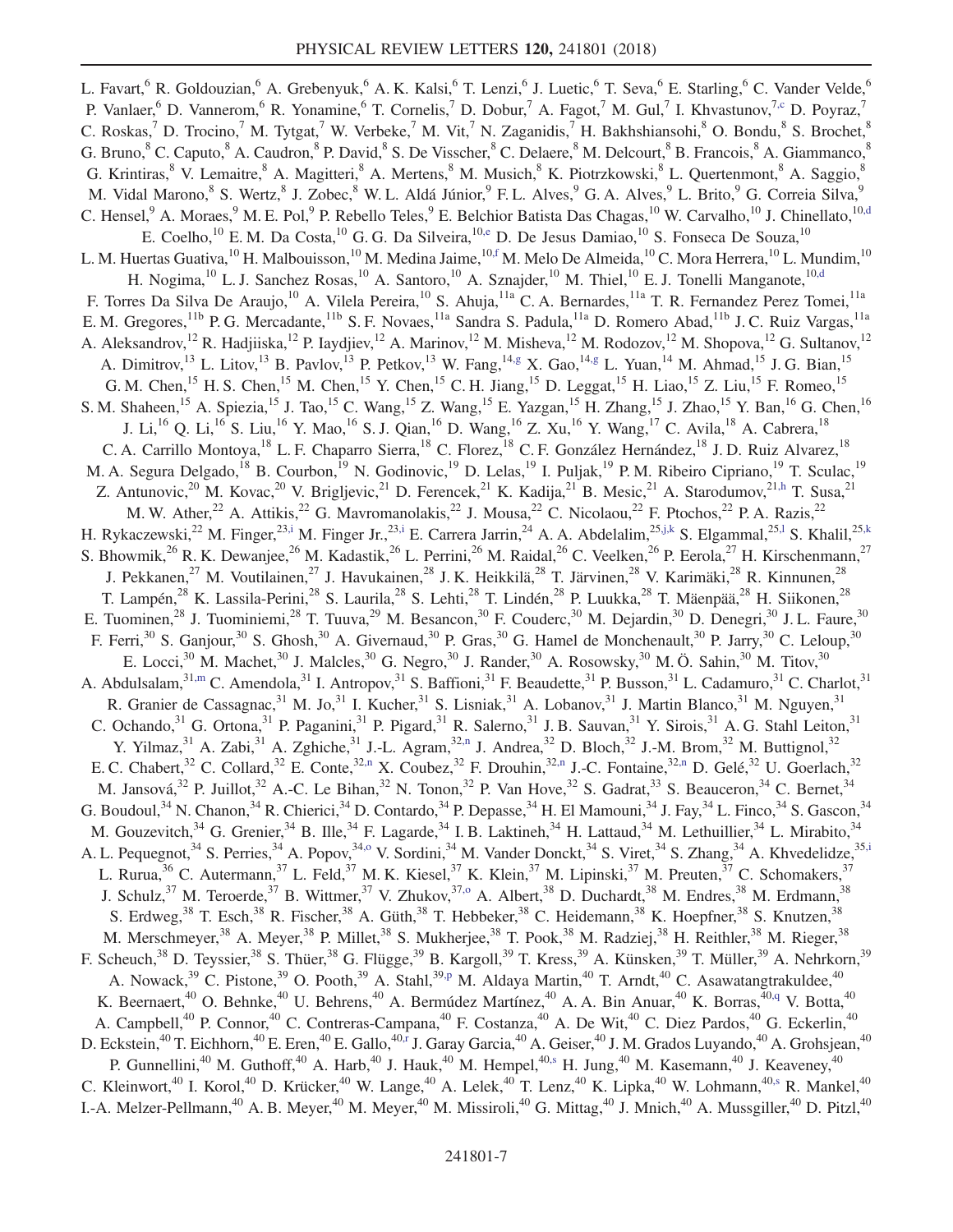<span id="page-7-9"></span><span id="page-7-8"></span><span id="page-7-7"></span><span id="page-7-6"></span><span id="page-7-5"></span><span id="page-7-4"></span><span id="page-7-3"></span><span id="page-7-2"></span><span id="page-7-1"></span><span id="page-7-0"></span>A. Raspereza,<sup>40</sup> M. Savitskyi,<sup>40</sup> P. Saxena,<sup>40</sup> R. Shevchenko,<sup>40</sup> N. Stefaniuk,<sup>40</sup> H. Tholen,<sup>40</sup> G. P. Van Onsem,<sup>40</sup> R. Walsh,<sup>40</sup> Y. Wen,<sup>40</sup> K. Wichmann,<sup>40</sup> C. Wissing,<sup>40</sup> O. Zenaiev,<sup>40</sup> R. Aggleton,<sup>41</sup> S. Bein,<sup>41</sup> V. Blobel,<sup>41</sup> M. Centis Vignali,<sup>41</sup> T. Dreyer,<sup>41</sup> E. Garutti,<sup>41</sup> D. Gonzalez,<sup>41</sup> J. Haller,<sup>41</sup> A. Hinzmann,<sup>41</sup> M. Hoffmann,<sup>41</sup> A. Karavdina,<sup>41</sup> G. Kasieczka,<sup>41</sup> R. Klanner,<sup>41</sup> R. Kogler,<sup>41</sup> N. Kovalchuk,<sup>41</sup> S. Kurz,<sup>41</sup> D. Marconi,<sup>41</sup> J. Multhaup,<sup>41</sup> M. Niedziela,<sup>41</sup> D. Nowatschin,<sup>41</sup> T. Peiffer,<sup>41</sup> A. Perieanu,<sup>41</sup> A. Reimers,<sup>41</sup> C. Scharf,<sup>41</sup> P. Schleper,<sup>41</sup> A. Schmidt,<sup>41</sup> S. Schumann,<sup>41</sup> J. Schwandt,<sup>41</sup> J. Sonneveld,<sup>41</sup> H. Stadie,<sup>41</sup> G. Steinbrück,<sup>41</sup> F.M. Stober,<sup>41</sup> M. Stöver,<sup>41</sup> D. Troendle,<sup>41</sup> E. Usai,<sup>41</sup> A. Vanhoefer,<sup>41</sup> B. Vormwald,<sup>41</sup> M. Akbiyik,<sup>42</sup> C. Barth,<sup>42</sup> M. Baselga,<sup>42</sup> S. Baur,<sup>42</sup> E. Butz,<sup>42</sup> R. Caspart,<sup>42</sup> T. Chwalek,<sup>42</sup> F. Colombo,<sup>42</sup> W. De Boer,<sup>42</sup> A. Dierlamm,<sup>42</sup> N. Faltermann,<sup>42</sup> B. Freund,<sup>42</sup> R. Friese,<sup>42</sup> M. Giffels,<sup>42</sup> M. A. Harrendorf,<sup>42</sup> F. Hartmann,<sup>42[,p](#page-15-14)</sup> S. M. Heindl,<sup>42</sup> U. Husemann,<sup>42</sup> F. Kassel,<sup>4[2,p](#page-15-14)</sup> S. Kudella,<sup>42</sup> H. Mildner,<sup>42</sup> M. U. Mozer,<sup>42</sup> Th. Müller,<sup>42</sup> M. Plagge,<sup>42</sup> G. Quast,<sup>42</sup> K. Rabbertz,<sup>42</sup> M. Schröder,<sup>42</sup> I. Shvetsov,<sup>42</sup> G. Sieber,<sup>42</sup> H. J. Simonis,<sup>42</sup> R. Ulrich,<sup>42</sup> S. Wayand,<sup>42</sup> M. Weber,<sup>42</sup> T. Weiler,<sup>42</sup> S. Williamson,<sup>42</sup> C. Wöhrmann,<sup>42</sup> R. Wolf,<sup>42</sup> G. Anagnostou,<sup>43</sup> G. Daskalakis,<sup>43</sup> T. Geralis,<sup>43</sup> A. Kyriakis,<sup>43</sup> D. Loukas,<sup>43</sup> I. Topsis-Giotis,<sup>43</sup> G. Karathanasis,<sup>44</sup> S. Kesisoglou,<sup>44</sup> A. Panagiotou,<sup>44</sup> N. Saoulidou,<sup>44</sup> E. Tziaferi,<sup>44</sup> K. Kousouris,<sup>45</sup> I. Papakrivopoulos,<sup>45</sup> I. Evangelou,<sup>46</sup> C. Foudas,<sup>46</sup> P. Gianneios,<sup>46</sup> P. Katsoulis,<sup>46</sup> P. Kokkas,<sup>46</sup> S. Mallios,<sup>46</sup> N. Manthos,<sup>46</sup> I. Papadopoulos,<sup>46</sup> E. Paradas,<sup>46</sup> J. Strologas,<sup>46</sup> F. A. Triantis,<sup>46</sup> D. Tsitsonis,<sup>46</sup> M. Csanad,<sup>47</sup> N. Filipovic,<sup>47</sup> G. Pasztor,<sup>47</sup> O. Surányi,<sup>47</sup> G. I. Veres,<sup>47[,t](#page-15-18)</sup> G. Bencze,<sup>48</sup> C. Hajdu,<sup>48</sup> D. Horvath,<sup>48[,u](#page-15-19)</sup> Á. Hunyadi,<sup>48</sup> F. Sikler,<sup>48</sup> V. Veszpremi,<sup>48</sup> G. Vesztergombi,<sup>4[8,t](#page-15-18)</sup> T. Á. Vámi,<sup>48</sup> N. Beni,<sup>49</sup> S. Czellar,<sup>49</sup> J. Karancsi,<sup>49[,v](#page-15-20)</sup> A. Makovec,<sup>49</sup> J. Molnar,<sup>49</sup> Z. Szillasi,<sup>49</sup> M. Bartók,<sup>5[0,t](#page-15-18)</sup> P. Raics,<sup>50</sup> Z. L. Trocsanyi,<sup>50</sup> B. Ujvari,<sup>50</sup> S. Choudhury,<sup>51</sup> J. R. Komaragiri,<sup>51</sup> S. Bahinipati,<sup>5[2,w](#page-15-21)</sup> P. Mal,<sup>52</sup> K. Mandal,<sup>52</sup> A. Nayak,<sup>5[2,x](#page-15-22)</sup> D. K. Sahoo,<sup>52[,w](#page-15-21)</sup> N. Sahoo,<sup>52</sup> S. K. Swain,<sup>52</sup> S. Bansal,<sup>53</sup> S. B. Beri,<sup>53</sup> V. Bhatnagar,<sup>53</sup> S. Chauhan,<sup>53</sup> R. Chawla,<sup>53</sup> N. Dhingra,<sup>53</sup> R. Gupta,<sup>53</sup> A. Kaur,<sup>53</sup> M. Kaur,<sup>53</sup> S. Kaur,<sup>53</sup> R. Kumar,<sup>53</sup> P. Kumari,<sup>53</sup> A. Mehta,<sup>53</sup> S. Sharma,<sup>53</sup> J. B. Singh,<sup>53</sup> G. Walia,<sup>53</sup> Ashok Kumar,<sup>54</sup> Aashaq Shah,<sup>54</sup> A. Bhardwaj,<sup>54</sup> B. C. Choudhary,<sup>54</sup> R. B. Garg,<sup>54</sup> S. Keshri,<sup>54</sup> A. Kumar,<sup>54</sup> S. Malhotra,<sup>54</sup> M. Naimuddin,<sup>54</sup> K. Ranjan,<sup>54</sup> R. Sharma,<sup>54</sup> R. Bhardwaj,<sup>55[,y](#page-15-23)</sup> R. Bhattacharya,<sup>55</sup> S. Bhattacharya,<sup>55</sup> U. Bhawandeep,<sup>5[5,y](#page-15-23)</sup> D. Bhowmik,<sup>55</sup> S. Dey,<sup>55</sup> S. Dutt,<sup>55[,y](#page-15-23)</sup> S. Dutta,<sup>55</sup> S. Ghosh,<sup>55</sup> N. Majumdar,<sup>55</sup> K. Mondal,<sup>55</sup> S. Mukhopadhyay,<sup>55</sup> S. Nandan,<sup>55</sup> A. Purohit,<sup>55</sup> P. K. Rout,<sup>55</sup> A. Roy,<sup>55</sup> S. Roy Chowdhury,<sup>55</sup> S. Sarkar,<sup>55</sup> M. Sharan,<sup>55</sup> B. Singh,<sup>55</sup> S. Thakur,<sup>55[,y](#page-15-23)</sup> P. K. Behera,<sup>56</sup> R. Chudasama,<sup>57</sup> D. Dutta,<sup>57</sup> V. Jha,<sup>57</sup> V. Kumar,<sup>57</sup> A. K. Mohanty,<sup>57[,p](#page-15-14)</sup> P. K. Netrakanti,<sup>57</sup> L. M. Pant,<sup>57</sup> P. Shukla,<sup>57</sup> A. Topkar,<sup>57</sup> T. Aziz,<sup>58</sup> S. Dugad,<sup>58</sup> B. Mahakud,<sup>58</sup> S. Mitra,<sup>58</sup> G. B. Mohanty,<sup>58</sup> N. Sur,<sup>58</sup> B. Sutar,<sup>58</sup> S. Banerjee,<sup>59</sup> S. Bhattacharya,<sup>59</sup> S. Chatterjee,<sup>59</sup> P. Das,<sup>59</sup> M. Guchait,<sup>59</sup> Sa. Jain,<sup>59</sup> S. Kumar,<sup>59</sup> M. Maity,<sup>5[9,z](#page-15-24)</sup> G. Majumder,<sup>59</sup> K. Mazumdar,<sup>59</sup> T. Sarkar,<sup>59[,z](#page-15-24)</sup> N. Wickramage,<sup>5[9,aa](#page-15-25)</sup> S. Chauhan,<sup>60</sup> S. Dube,  $60$  V. Hegde,  $60$  A. Kapoor,  $60$  K. Kothekar,  $60$  S. Pandey,  $60$  A. Rane,  $60$  S. Sharma,  $60$  S. Chenarani,  $61, b6$ E. Eskandari Tadavani, <sup>61</sup> S. M. Etesami, <sup>61[,bb](#page-15-26)</sup> M. Khakzad, <sup>61</sup> M. Mohammadi Najafabadi, <sup>61</sup> M. Naseri, <sup>61</sup> S. Paktinat Mehdiabadi, <sup>6[1,cc](#page-15-27)</sup> F. Rezaei Hosseinabadi, <sup>61</sup> B. Safarzadeh, <sup>6[1,dd](#page-15-28)</sup> M. Zeinali, <sup>61</sup> M. Felcini, <sup>62</sup> M. Grunewald, <sup>62</sup> M. Abbrescia,<sup>63a,63b</sup> C. Calabria,<sup>63a,63b</sup> A. Colaleo,<sup>63a</sup> D. Creanza,<sup>63a,63c</sup> L. Cristella,<sup>63a,63b</sup> N. De Filippis,<sup>63a,63c</sup> M. De Palma, <sup>63a,63b</sup> A. Di Florio, <sup>63a,63b</sup> F. Errico, <sup>63a,63b</sup> L. Fiore, <sup>63a</sup> G. Iaselli, <sup>63a,63c</sup> S. Lezki, <sup>63a,63b</sup> G. Maggi, <sup>63a,63c</sup> M. Maggi,<sup>63a</sup> B. Marangelli,<sup>63a,63b</sup> G. Miniello,<sup>63a,63b</sup> S. My,<sup>63a,63b</sup> S. Nuzzo,<sup>63a,63b</sup> A. Pompili,<sup>63a,63b</sup> G. Pugliese,<sup>63a,63c</sup> R. Radogna,<sup>63a</sup> A. Ranieri,<sup>63a</sup> G. Selvaggi,<sup>63a,63b</sup> A. Sharma,<sup>63a</sup> L. Silvestris,<sup>63a[,p](#page-15-14)</sup> R. Venditti,<sup>63a</sup> P. Verwilligen,<sup>63a</sup> G. Zito,<sup>63a</sup> G. Abbiendi,<sup>64a</sup> C. Battilana,<sup>64a,64b</sup> D. Bonacorsi,<sup>64a,64b</sup> L. Borgonovi,<sup>64a,64b</sup> S. Braibant-Giacomelli,<sup>64a,64b</sup> R. Campanini,<sup>64a,64b</sup> P. Capiluppi,<sup>64a,64b</sup> A. Castro,<sup>64a,64b</sup> F. R. Cavallo,<sup>64a</sup> S. S. Chhibra,<sup>64a,64b</sup> G. Codispoti,<sup>64a,64b</sup> M. Cuffiani,<sup>64a,64b</sup> G. M. Dallavalle,<sup>64a</sup> F. Fabbri,<sup>64a</sup> A. Fanfani,<sup>64a,64b</sup> D. Fasanella,<sup>64a,64b</sup> P. Giacomelli,<sup>64a</sup> C. Grandi,<sup>64a</sup> L. Guiducci,<sup>64a,64b</sup> F. Iemmi,<sup>64a</sup> S. Marcellini,<sup>64a</sup> G. Masetti,<sup>64a</sup> A. Montanari,<sup>64a</sup> F. L. Navarria,<sup>64a,64b</sup> A. Perrotta,<sup>64a</sup> A. M. Rossi,<sup>64a,64b</sup> T. Rovelli,<sup>64a,64b</sup> G. P. Siroli,<sup>64a,64b</sup> N. Tosi,<sup>64a</sup> S. Albergo,<sup>65a,65b</sup> S. Costa,<sup>65a,65b</sup> A. Di Mattia,<sup>65a</sup> F. Giordano,<sup>65a,65b</sup> R. Potenza,<sup>65a,65b</sup> A. Tricomi,<sup>65a,65b</sup> C. Tuve,<sup>65a,65b</sup> G. Barbagli,<sup>66a</sup> K. Chatterjee,<sup>66a,66b</sup> V. Ciulli,<sup>66a,66b</sup> C. Civinini,<sup>66a</sup> R. D'Alessandro,<sup>66a,66b</sup> E. Focardi,<sup>66a,66b</sup> G. Latino,<sup>66a</sup> P. Lenzi,<sup>66a,66b</sup> M. Meschini,<sup>66a</sup> S. Paoletti,<sup>66a</sup> L. Russo, <sup>66[a,ee](#page-15-29)</sup> G. Sguazzoni, <sup>66a</sup> D. Strom, <sup>66a</sup> L. Viliani, <sup>66a</sup> L. Benussi, <sup>67</sup> S. Bianco, <sup>67</sup> F. Fabbri, <sup>67</sup> D. Piccolo, <sup>67</sup> F. Primavera,<sup>67[,p](#page-15-14)</sup> V. Calvelli,<sup>68a,68b</sup> F. Ferro,<sup>68a</sup> F. Ravera,<sup>68a,68b</sup> E. Robutti,<sup>68a</sup> S. Tosi,<sup>68a,68b</sup> A. Benaglia,<sup>69a</sup> A. Beschi,<sup>69b</sup> L. Brianza,<sup>69a,69b</sup> F. Brivio,<sup>69a,69b</sup> V. Ciriolo,<sup>69a,69[b,p](#page-15-14)</sup> M. E. Dinardo,<sup>69a,69b</sup> S. Fiorendi,<sup>69a,69b</sup> S. Gennai,<sup>69a</sup> A. Ghezzi,<sup>69a,69b</sup> P. Govoni,<sup>69a,69b</sup> M. Malberti,<sup>69a,69b</sup> S. Malvezzi,<sup>69a</sup> R. A. Manzoni,<sup>69a,69b</sup> D. Menasce,<sup>69a</sup> L. Moroni,<sup>69a</sup> M. Paganoni,<sup>69a,69b</sup> K. Pauwels,<sup>69a,69b</sup> D. Pedrini,<sup>69a</sup> S. Pigazzini,<sup>69a,69b[,ff](#page-15-30)</sup> S. Ragazzi,<sup>69a,69b</sup> T. Tabarelli de Fatis,<sup>69a,69b</sup> S. Buontempo,<sup>70a</sup> N. Cavallo,<sup>70a,70c</sup> S. Di Guida,<sup>70a,70d[,p](#page-15-14)</sup> F. Fabozzi,<sup>70a,70c</sup> F. Fienga,<sup>70a,70b</sup> A.O.M. Iorio,<sup>70a,70b</sup> W.A. Khan,<sup>70a</sup> L. Lista,<sup>70a</sup> S. Meola,<sup>70a,70[d,p](#page-15-14)</sup> P. Paolucci,<sup>70a[,p](#page-15-14)</sup> C. Sciacca,<sup>70a,70b</sup> F. Thyssen,<sup>70a</sup> P. Azzi,<sup>71a</sup> N. Bacchetta,<sup>71a</sup> L. Benato,<sup>71a,71b</sup> D. Bisello,<sup>71a,71b</sup> A. Boletti,<sup>71a,71b</sup> R. Carlin,<sup>71a,71b</sup> P. Checchia,<sup>71a</sup> M. Dall'Osso,<sup>71a,71b</sup> P. De Castro Manzano,<sup>71a</sup> T. Dorigo,<sup>71a</sup>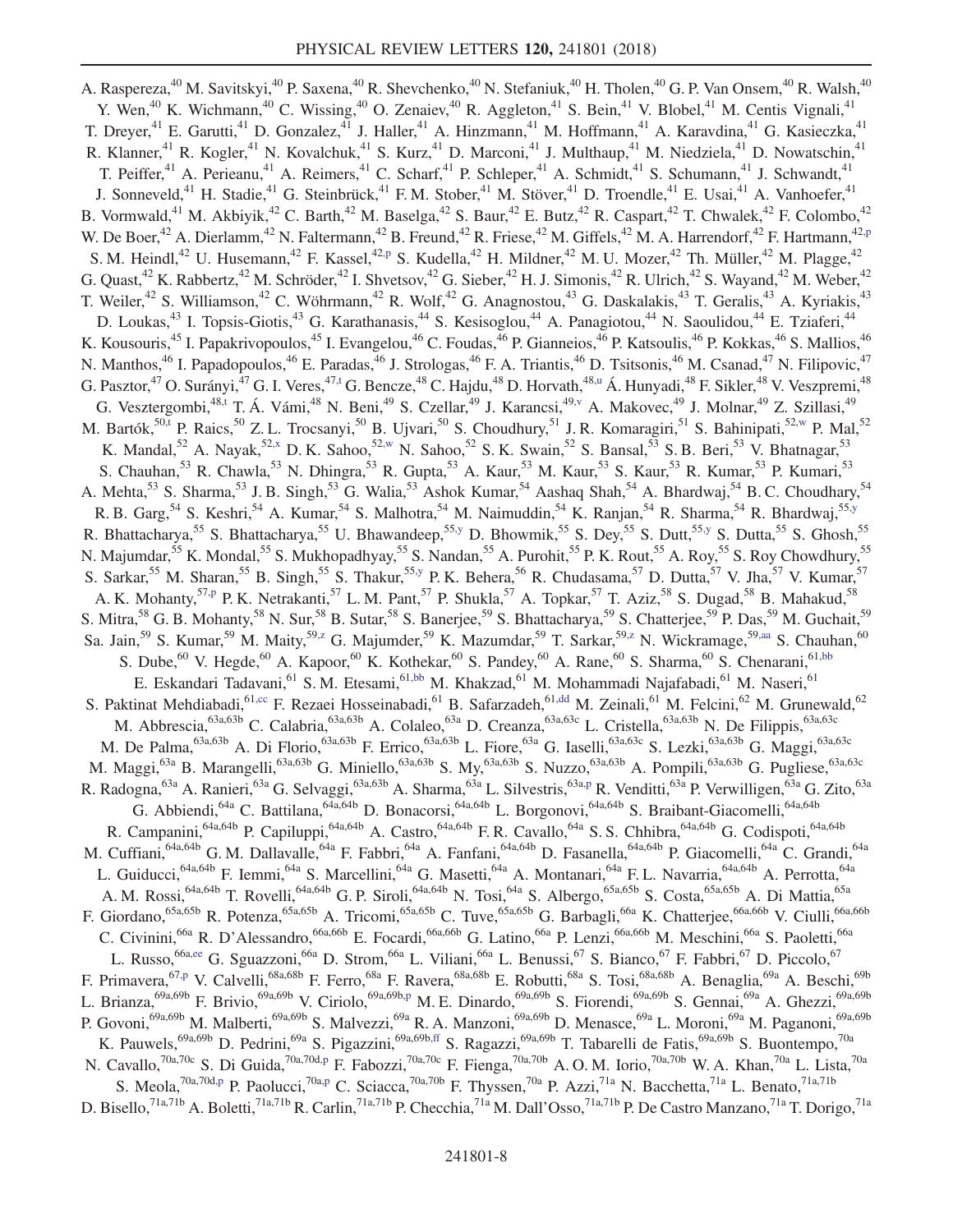<span id="page-8-9"></span><span id="page-8-8"></span><span id="page-8-7"></span><span id="page-8-6"></span><span id="page-8-5"></span><span id="page-8-4"></span><span id="page-8-3"></span><span id="page-8-2"></span><span id="page-8-1"></span><span id="page-8-0"></span>F. Gasparini,<sup>71a,71b</sup> U. Gasparini,<sup>71a,71b</sup> A. Gozzelino,<sup>71a</sup> S. Lacaprara,<sup>71a</sup> P. Lujan,<sup>71a</sup> M. Margoni,<sup>71a,71b</sup> A. T. Meneguzzo,<sup>71a,71b</sup> M. Passaseo,<sup>71a</sup> N. Pozzobon,<sup>71a,71b</sup> P. Ronchese,<sup>71a,71b</sup> R. Rossin,<sup>71a,71b</sup> F. Simonetto,<sup>71a,71b</sup> A. Tiko,<sup>71a</sup> E. Torassa,<sup>71a</sup> S. Ventura,<sup>71a</sup> M. Zanetti,<sup>71a,71b</sup> P. Zotto,<sup>71a,71b</sup> A. Braghieri,<sup>72a</sup> A. Magnani,<sup>72a</sup> P. Montagna,<sup>72a,72b</sup> S. P. Ratti,<sup>72a,72b</sup> V. Re,<sup>72a</sup> M. Ressegotti,<sup>72a,72b</sup> C. Riccardi,<sup>72a,72b</sup> P. Salvini,<sup>72a</sup> I. Vai,<sup>72a,72b</sup> P. Vitulo,<sup>72a,72b</sup> L. Alunni Solestizi,<sup>73a,73b</sup> M. Biasini,<sup>73a,73b</sup> G. M. Bilei,<sup>73a</sup> C. Cecchi,<sup>73a,73b</sup> D. Ciangottini,<sup>73a,73b</sup> L. Fanò,<sup>73a,73b</sup> P. Lariccia,<sup>73a,73b</sup> R. Leonardi,<sup>73a,73b</sup> E. Manoni,<sup>73a</sup> G. Mantovani,<sup>73a,73b</sup> V. Mariani,<sup>73a,73b</sup> M. Menichelli,<sup>73a</sup> A. Rossi,<sup>73a,73b</sup> A. Santocchia,<sup>73a,73b</sup> D. Spiga,<sup>73a</sup> K. Androsov,<sup>74a</sup> P. Azzurri,<sup>74a[,p](#page-15-14)</sup> G. Bagliesi,<sup>74a</sup> L. Bianchini,<sup>74a</sup> T. Boccali,<sup>74a</sup> L. Borrello,<sup>74a</sup> R. Castaldi,<sup>74a</sup> M. A. Ciocci,<sup>74a,74b</sup> R. Dell'Orso,<sup>74a</sup> G. Fedi,<sup>74a</sup> L. Giannini,<sup>74a,74c</sup> A. Giassi,<sup>74a</sup> M. T. Grippo,<sup>74a[,ee](#page-15-29)</sup> F. Ligabue,<sup>74a,74c</sup> T. Lomtadze,<sup>74a</sup> E. Manca,<sup>74a,74c</sup> G. Mandorli,<sup>74a,74c</sup> A. Messineo,<sup>74a,74b</sup> F. Palla,<sup>74a</sup> A. Rizzi,<sup>74a,74b</sup> P. Spagnolo,<sup>74a</sup> R. Tenchini,<sup>74a</sup> G. Tonelli,<sup>74a,74b</sup> A. Venturi,<sup>74a</sup> P. G. Verdini,<sup>74a</sup> L. Barone,<sup>75a,75b</sup> F. Cavallari,<sup>75a</sup> M. Cipriani,<sup>75a,75b</sup> N. Daci,<sup>75a</sup> D. Del Re,<sup>75a,75b</sup> E. Di Marco,<sup>75a,75b</sup> M. Diemoz,<sup>75a</sup> S. Gelli,<sup>75a,75b</sup> E. Longo,<sup>75a,75b</sup> F. Margaroli,<sup>75a,75b</sup> B. Marzocchi,<sup>75a,75b</sup> P. Meridiani,<sup>75a</sup> G. Organtini,<sup>75a,75b</sup> F. Pandolfi,<sup>75a</sup> R. Paramatti,<sup>75a,75b</sup> F. Preiato,<sup>75a,75b</sup> S. Rahatlou,<sup>75a,75b</sup> C. Rovelli,<sup>75a</sup> F. Santanastasio,<sup>75a,75b</sup> N. Amapane,<sup>76a,76b</sup> R. Arcidiacono,<sup>76a,76c</sup> S. Argiro,<sup>76a,76b</sup> M. Arneodo,<sup>76a,76c</sup> N. Bartosik,<sup>76a</sup> R. Bellan,<sup>76a,76b</sup> C. Biino,<sup>76a</sup> N. Cartiglia,<sup>76a</sup> R. Castello,<sup>76a,76b</sup> F. Cenna,<sup>76a,76b</sup> M. Costa,<sup>76a,76b</sup> R. Covarelli,<sup>76a,76b</sup> A. Degano,<sup>76a,76b</sup> N. Demaria,<sup>76a</sup> B. Kiani,<sup>76a,76b</sup> C. Mariotti,<sup>76a</sup> S. Maselli,<sup>76a</sup> E. Migliore,<sup>76a,76b</sup> V. Monaco,<sup>76a,76b</sup> E. Monteil,<sup>76a,76b</sup> M. Monteno,<sup>76a</sup> M. M. Obertino,<sup>76a,76b</sup> L. Pacher,<sup>76a,76b</sup> N. Pastrone,<sup>76a</sup> M. Pelliccioni,<sup>76a</sup> G. L. Pinna Angioni,<sup>76a,76b</sup> A. Romero,<sup>76a,76b</sup> M. Ruspa,<sup>76a,76c</sup> R. Sacchi,<sup>76a,76b</sup> K. Shchelina,<sup>76a,76b</sup> V. Sola,<sup>76a</sup> A. Solano,<sup>76a,76b</sup> A. Staiano,<sup>76a</sup> P. Traczyk,<sup>76a,76b</sup> S. Belforte,<sup>77a</sup> M. Casarsa,<sup>77a</sup> F. Cossutti,<sup>77a</sup> G. Della Ricca,<sup>77a,77b</sup> A. Zanetti,<sup>77a</sup> D. H. Kim,<sup>78</sup> G. N. Kim,<sup>78</sup> M. S. Kim,<sup>78</sup> J. Lee,<sup>78</sup> S. Lee,<sup>78</sup> S. W. Lee,<sup>78</sup> C. S. Moon,<sup>78</sup> Y. D. Oh,<sup>78</sup> S. Sekmen,<sup>78</sup> D. C. Son,<sup>78</sup> Y. C. Yang,<sup>78</sup> H. Kim,<sup>79</sup> D. H. Moon,<sup>79</sup> G. Oh,<sup>79</sup> J. A. Brochero Cifuentes,<sup>80</sup> J. Goh,<sup>80</sup> T. J. Kim, $^{80}$  S. Cho, $^{81}$  S. Choi, $^{81}$  Y. Go, $^{81}$  D. Gyun, $^{81}$  S. Ha, $^{81}$  B. Hong, $^{81}$  Y. Jo, $^{81}$  Y. Kim, $^{81}$  K. Lee, $^{81}$  K. S. Lee, $^{81}$  S. Lee, $^{81}$ J. Lim,  $81$  S. K. Park,  $81$  Y. Roh,  $81$  J. Almond,  $82$  J. Kim,  $82$  J. S. Kim,  $82$  H. Lee,  $82$  K. Lee,  $82$  K. Nam,  $82$  S. B. Oh,  $82$ B. C. Radburn-Smith,  $82$  S. h. Seo,  $82$  U. K. Yang,  $82$  H. D. Yoo,  $82$  G. B. Yu,  $82$  H. Kim,  $83$  J. H. Kim,  $83$  J. S. H. Lee,  $83$  I. C. Park,  $83$ Y. Choi,  $84$  C. Hwang,  $84$  J. Lee,  $84$  I. Yu,  $84$  V. Dudenas,  $85$  A. Juodagalvis,  $85$  J. Vaitkus,  $85$  I. Ahmed,  $86$  Z. A. Ibrahim,  $86$ M. A. B. Md Ali, <sup>86[,gg](#page-15-31)</sup> F. Mohamad Idris, <sup>86[,hh](#page-15-32)</sup> W. A. T. Wan Abdullah, <sup>86</sup> M. N. Yusli, <sup>86</sup> Z. Zolkapli, <sup>86</sup> R Reyes-Almanza, <sup>87</sup> G. Ramirez-Sanchez, <sup>87</sup> M. C. Duran-Osuna, <sup>87</sup> H. Castilla-Valdez, <sup>87</sup> E. De La Cruz-Burelo, <sup>87</sup> I. Heredia-De La Cruz, <sup>8[7,ii](#page-15-33)</sup> R. I. Rabadan-Trejo, <sup>87</sup> R. Lopez-Fernandez, <sup>87</sup> J. Mejia Guisao, <sup>87</sup> A. Sanchez-Hernandez, <sup>87</sup> S. Carrillo Moreno, <sup>88</sup> C. Oropeza Barrera, <sup>88</sup> F. Vazquez Valencia, <sup>88</sup> J. Eysermans, <sup>89</sup> I. Pedraza, <sup>89</sup> H. A. Salazar Ibarguen, <sup>89</sup> C. Uribe Estrada, <sup>89</sup> A. Morelos Pineda,<sup>90</sup> D. Krofcheck,<sup>91</sup> P. H. Butler,<sup>92</sup> A. Ahmad,<sup>93</sup> M. Ahmad,<sup>93</sup> Q. Hassan,<sup>93</sup> H. R. Hoorani,<sup>93</sup> A. Saddique,<sup>93</sup> M. A. Shah,<sup>93</sup> M. Shoaib,<sup>93</sup> M. Waqas,<sup>93</sup> H. Bialkowska,<sup>94</sup> M. Bluj,<sup>94</sup> B. Boimska,<sup>94</sup> T. Frueboes,<sup>94</sup> M. Górski, $^{94}$  M. Kazana, $^{94}$  K. Nawrocki, $^{94}$  M. Szleper, $^{94}$  P. Zalewski, $^{94}$  K. Bunkowski, $^{95}$  A. Byszuk, $^{95, jj}$  K. Doroba, $^{95}$ A. Kalinowski,<sup>95</sup> M. Konecki,<sup>95</sup> J. Krolikowski,<sup>95</sup> M. Misiura,<sup>95</sup> M. Olszewski,<sup>95</sup> A. Pyskir,<sup>95</sup> M. Walczak,<sup>95</sup> P. Bargassa,<sup>96</sup> C. Beirão Da Cruz E Silva, <sup>96</sup> A. Di Francesco, <sup>96</sup> P. Faccioli, <sup>96</sup> B. Galinhas, <sup>96</sup> M. Gallinaro, <sup>96</sup> J. Hollar, <sup>96</sup> N. Leonardo, <sup>96</sup> L. Lloret Iglesias,<sup>96</sup> M. V. Nemallapudi,<sup>96</sup> J. Seixas,<sup>96</sup> G. Strong,<sup>96</sup> O. Toldaiev,<sup>96</sup> D. Vadruccio,<sup>96</sup> J. Varela,<sup>96</sup> S. Afanasiev,<sup>97</sup> P. Bunin, <sup>97</sup> M. Gavrilenko, <sup>97</sup> I. Golutvin, <sup>97</sup> I. Gorbunov, <sup>97</sup> A. Kamenev, <sup>97</sup> V. Karjavin, <sup>97</sup> A. Lanev, <sup>97</sup> A. Malakhov, <sup>97</sup> V. Matveev, <sup>9[7,kk,ll](#page-15-35)</sup> P. Moisenz, <sup>97</sup> V. Palichik, <sup>97</sup> V. Perelygin, <sup>97</sup> S. Shmatov, <sup>97</sup> S. Shulha, <sup>97</sup> N. Skatchkov, <sup>97</sup> V. Smirnov, <sup>97</sup> N. Voytishin, <sup>97</sup> A. Zarubin, <sup>97</sup> Y. Ivanov, <sup>98</sup> V. Kim, <sup>9[8,mm](#page-16-0)</sup> E. Kuznetsova, <sup>98[,nn](#page-16-1)</sup> P. Levchenko, <sup>98</sup> V. Murzin, <sup>98</sup> V. Oreshkin, <sup>98</sup> I. Smirnov,<sup>98</sup> D. Sosnov,<sup>98</sup> V. Sulimov,<sup>98</sup> L. Uvarov,<sup>98</sup> S. Vavilov,<sup>98</sup> A. Vorobyev,<sup>98</sup> Yu. Andreev,<sup>99</sup> A. Dermenev,<sup>99</sup> S. Gninenko,<sup>99</sup> N. Golubev,<sup>99</sup> A. Karneyeu,<sup>99</sup> M. Kirsanov,<sup>99</sup> N. Krasnikov,<sup>99</sup> A. Pashenkov,<sup>99</sup> D. Tlisov,<sup>99</sup> A. Toropin,<sup>99</sup> V. Epshteyn,<sup>100</sup> V. Gavrilov,<sup>100</sup> N. Lychkovskaya,<sup>100</sup> V. Popov,<sup>100</sup> I. Pozdnyakov,<sup>100</sup> G. Safronov,<sup>100</sup> A. Spiridonov,<sup>100</sup> A. Stepennov,<sup>100</sup> V. Stolin,<sup>100</sup> M. Toms,<sup>100</sup> E. Vlasov,<sup>100</sup> A. Zhokin,<sup>100</sup> T. Aushev,<sup>101</sup> A. Bylinkin,<sup>101,11</sup> M. Chadeeva,<sup>102,00</sup> P. Parygin,<sup>102</sup> D. Philippov,<sup>102</sup> S. Polikarpov,<sup>102</sup> E. Popova,<sup>102</sup> V. Rusinov,<sup>102</sup> V. Andreev,<sup>103</sup> M. Azarkin,<sup>103[,ll](#page-16-2)</sup> I. Dremin,<sup>10[3,ll](#page-16-2)</sup> M. Kirakosyan,<sup>103,11</sup> S. V. Rusakov,<sup>103</sup> A. Terkulov,<sup>103</sup> A. Baskakov,<sup>104</sup> A. Belyaev,<sup>104</sup> E. Boos,<sup>104</sup> V. Bunichev,<sup>104</sup> M. Dubinin,<sup>104[,pp](#page-16-4)</sup> L. Dudko,<sup>104</sup> A. Ershov,<sup>104</sup> A. Gribushin,<sup>104</sup> V. Klyukhin,<sup>104</sup> O. Kodolova,<sup>104</sup> I. Lokhtin,<sup>104</sup> I. Miagkov,<sup>104</sup> S. Obraztsov,<sup>104</sup> S. Petrushanko,<sup>104</sup> V. Savrin,<sup>104</sup> V. Blinov,<sup>105[,qq](#page-16-5)</sup> D. Shtol,<sup>10[5,qq](#page-16-5)</sup> Y. Skovpen,<sup>105,qq</sup> I. Azhgirey,<sup>106</sup> I. Bayshev,<sup>106</sup> S. Bitioukov,<sup>106</sup> D. Elumakhov,<sup>106</sup> A. Godizov,<sup>106</sup> V. Kachanov,<sup>106</sup> A. Kalinin,<sup>106</sup> D. Konstantinov,<sup>106</sup> P. Mandrik,<sup>106</sup> V. Petrov,<sup>106</sup> R. Ryutin,<sup>106</sup> A. Sobol,<sup>106</sup> S. Troshin,<sup>106</sup> N. Tyurin,<sup>106</sup> A. Uzunian,<sup>106</sup> A. Volkov,<sup>106</sup> A. Babaev,<sup>107</sup> P. Adzic,<sup>10[8,rr](#page-16-6)</sup> P. Cirkovic,<sup>108</sup> D. Devetak,<sup>108</sup> M. Dordevic,<sup>108</sup> J. Milosevic,<sup>108</sup> J. Alcaraz Maestre,<sup>109</sup> I. Bachiller,<sup>109</sup> M. Barrio Luna,<sup>109</sup> M. Cerrada,<sup>109</sup> N. Colino,<sup>109</sup> B. De La Cruz,<sup>109</sup> A. Delgado Peris,<sup>109</sup>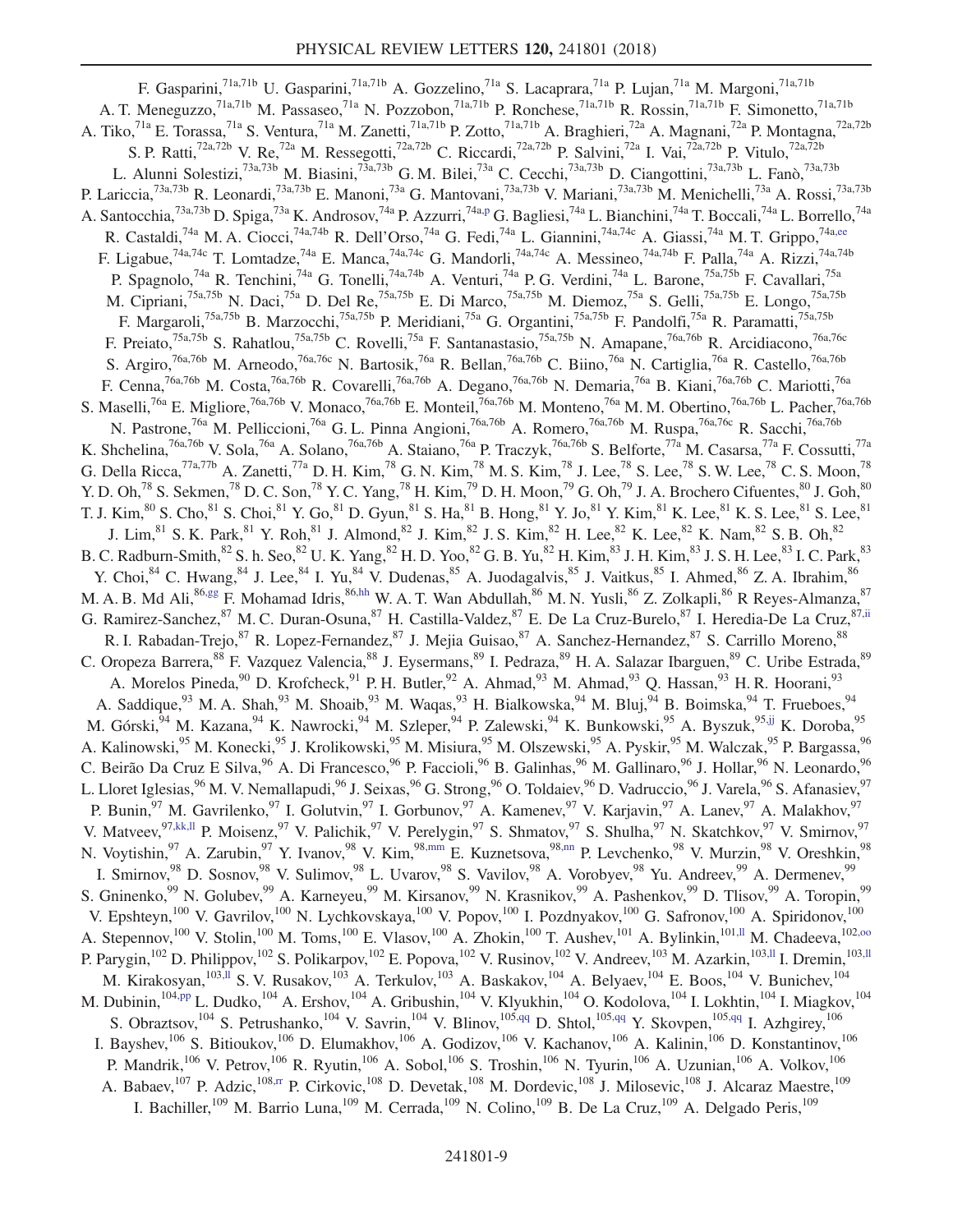<span id="page-9-14"></span><span id="page-9-13"></span><span id="page-9-12"></span><span id="page-9-11"></span><span id="page-9-10"></span><span id="page-9-9"></span><span id="page-9-8"></span><span id="page-9-7"></span><span id="page-9-6"></span><span id="page-9-5"></span><span id="page-9-4"></span><span id="page-9-3"></span><span id="page-9-2"></span><span id="page-9-1"></span><span id="page-9-0"></span>C. Fernandez Bedoya,  $^{109}$  J. P. Fernández Ramos,  $^{109}$  J. Flix,  $^{109}$  M. C. Fouz,  $^{109}$  O. Gonzalez Lopez,  $^{109}$  S. Goy Lopez,  $^{109}$ J. M. Hernandez, <sup>109</sup> M. I. Josa, <sup>109</sup> D. Moran, <sup>109</sup> A. Pérez-Calero Yzquierdo, <sup>109</sup> J. Puerta Pelayo, <sup>109</sup> I. Redondo, <sup>109</sup> L. Romero,<sup>109</sup> M. S. Soares,<sup>109</sup> A. Triossi,<sup>109</sup> A. Álvarez Fernández,<sup>109</sup> C. Albajar,<sup>110</sup> J. F. de Trocóniz,<sup>110</sup> J. Cuevas,<sup>111</sup> C. Erice,<sup>111</sup> J. Fernandez Menendez,<sup>111</sup> S. Folgueras,<sup>111</sup> I. Gonzalez Caballero,<sup>111</sup> J. R. González Fernández,<sup>111</sup> E. Palencia Cortezon,<sup>111</sup> S. Sanchez Cruz,<sup>111</sup> P. Vischia,<sup>111</sup> J.M. Vizan Garcia,<sup>111</sup> I.J. Cabrillo,<sup>112</sup> A. Calderon,<sup>112</sup> B. Chazin Quero,<sup>112</sup> J. Duarte Campderros,<sup>112</sup> M. Fernandez,<sup>112</sup> P. J. Fernández Manteca,<sup>112</sup> J. Garcia-Ferrero,<sup>112</sup> A. García Alonso,<sup>112</sup> G. Gomez,<sup>112</sup> A. Lopez Virto,<sup>112</sup> J. Marco,<sup>112</sup> C. Martinez Rivero,<sup>112</sup> P. Martinez Ruiz del Arbol,<sup>112</sup> F. Matorras,<sup>112</sup> J. Piedra Gomez,<sup>112</sup> C. Prieels,<sup>112</sup> T. Rodrigo,<sup>112</sup> A. Ruiz-Jimeno,<sup>112</sup> L. Scodellaro,<sup>112</sup> N. Trevisani,<sup>112</sup> I. Vila, <sup>112</sup> R. Vilar Cortabitarte, <sup>112</sup> D. Abbaneo, <sup>113</sup> B. Akgun, <sup>113</sup> E. Auffray, <sup>113</sup> P. Baillon, <sup>113</sup> A. H. Ball, <sup>113</sup> D. Barney, <sup>113</sup> J. Bendavid,<sup>113</sup> M. Bianco,<sup>113</sup> A. Bocci,<sup>113</sup> C. Botta,<sup>113</sup> T. Camporesi,<sup>113</sup> M. Cepeda,<sup>113</sup> G. Cerminara,<sup>113</sup> E. Chapon,<sup>113</sup> Y. Chen,<sup>113</sup> D. d'Enterria,<sup>113</sup> A. Dabrowski,<sup>113</sup> V. Daponte,<sup>113</sup> A. David,<sup>113</sup> M. De Gruttola,<sup>113</sup> A. De Roeck,<sup>113</sup> N. Deelen,<sup>113</sup> M. Dobson,<sup>113</sup> T. du Pree,<sup>113</sup> M. Dünser,<sup>113</sup> N. Dupont,<sup>113</sup> A. Elliott-Peisert,<sup>113</sup> P. Everaerts,<sup>113</sup> F. Fallavollita,<sup>113[,ss](#page-16-7)</sup> G. Franzoni,<sup>113</sup> J. Fulcher,<sup>113</sup> W. Funk,<sup>113</sup> D. Gigi,<sup>113</sup> A. Gilbert,<sup>113</sup> K. Gill,<sup>113</sup> F. Glege,<sup>113</sup> D. Gulhan,<sup>113</sup> J. Hegeman,<sup>113</sup> V. Innocente,  $^{113}$  A. Jafari,  $^{113}$  P. Janot,  $^{113}$  O. Karacheban,  $^{113,s}$  $^{113,s}$  $^{113,s}$  J. Kieseler,  $^{113}$  V. Knünz,  $^{113}$  A. Kornmayer,  $^{113}$  M. Krammer,  $^{113,b}$  $^{113,b}$  $^{113,b}$ C. Lange,<sup>113</sup> P. Lecoq,<sup>113</sup> C. Lourenço,<sup>113</sup> M. T. Lucchini,<sup>113</sup> L. Malgeri,<sup>113</sup> M. Mannelli,<sup>113</sup> A. Martelli,<sup>113</sup> F. Meijers,<sup>113</sup> J. A. Merlin,<sup>113</sup> S. Mersi,<sup>113</sup> E. Meschi,<sup>113</sup> P. Milenovic,<sup>113[,tt](#page-16-8)</sup> F. Moortgat,<sup>113</sup> M. Mulders,<sup>113</sup> H. Neugebauer,<sup>113</sup> J. Ngadiuba,<sup>113</sup> S. Orfanelli,<sup>113</sup> L. Orsini,<sup>113</sup> F. Pantaleo,<sup>113[,p](#page-15-14)</sup> L. Pape,<sup>113</sup> E. Perez,<sup>113</sup> M. Peruzzi,<sup>113</sup> A. Petrilli,<sup>113</sup> G. Petrucciani,<sup>113</sup> A. Pfeiffer,<sup>113</sup> M. Pierini,<sup>113</sup> F. M. Pitters,<sup>113</sup> D. Rabady,<sup>113</sup> A. Racz,<sup>113</sup> T. Reis,<sup>113</sup> G. Rolandi,<sup>113[,uu](#page-16-9)</sup> M. Rovere,<sup>113</sup> H. Sakulin,<sup>113</sup> C. Schäfer,<sup>113</sup> C. Schwick,<sup>113</sup> M. Seidel,<sup>113</sup> M. Selvaggi,<sup>113</sup> A. Sharma,<sup>113</sup> P. Silva,<sup>113</sup> P. Sphicas,<sup>113[,vv](#page-16-10)</sup> A. Stakia,<sup>113</sup> J. Steggemann,<sup>113</sup> M. Stoye,<sup>113</sup> M. Tosi,<sup>113</sup> D. Treille,<sup>113</sup> A. Tsirou,<sup>113</sup> V. Veckalns,<sup>113</sup>, www. M. Verweij,<sup>113</sup> W. D. Zeuner,<sup>113</sup> W. Bertl,<sup>114[,a](#page-15-36)</sup> L. Caminada,<sup>11[4,xx](#page-16-12)</sup> K. Deiters,<sup>114</sup> W. Erdmann,<sup>114</sup> R. Horisberger,<sup>114</sup> Q. Ingram,<sup>114</sup> H. C. Kaestli,<sup>114</sup> D. Kotlinski,<sup>114</sup> U. Langenegger,<sup>114</sup> T. Rohe,<sup>114</sup> S. A. Wiederkehr,<sup>114</sup> M. Backhaus,<sup>115</sup> L. Bäni,<sup>115</sup> P. Berger,<sup>115</sup> B. Casal,<sup>115</sup> G. Dissertori,<sup>115</sup> M. Dittmar,<sup>115</sup> M. Donegà,<sup>115</sup> C. Dorfer,<sup>115</sup> C. Grab,<sup>115</sup> C. Heidegger,<sup>115</sup> D. Hits,<sup>115</sup> J. Hoss,<sup>115</sup> T. Klijnsma,<sup>115</sup> W. Lustermann,<sup>115</sup> M. Marionneau,<sup>115</sup> M. T. Meinhard,<sup>115</sup> D. Meister,<sup>115</sup> F. Micheli,<sup>115</sup> P. Musella,<sup>115</sup> F. Nessi-Tedaldi,<sup>115</sup> J. Pata,<sup>115</sup> F. Pauss,<sup>115</sup> G. Perrin,<sup>115</sup> L. Perrozzi,<sup>115</sup> M. Quittnat,<sup>115</sup> M. Reichmann,<sup>115</sup> D. A. Sanz Becerra,<sup>115</sup> M. Schönenberger,<sup>115</sup> L. Shchutska,<sup>115</sup> V. R. Tavolaro,<sup>115</sup> K. Theofilatos,<sup>115</sup> M. L. Vesterbacka Olsson,<sup>115</sup> R. Wallny,<sup>115</sup> D. H. Zhu,<sup>115</sup> T. K. Aarrestad,<sup>116</sup> C. Amsler,<sup>11[6,yy](#page-16-13)</sup> D. Brzhechko,<sup>116</sup> M. F. Canelli,<sup>116</sup> A. De Cosa,<sup>116</sup> R. Del Burgo,<sup>116</sup> S. Donato,<sup>116</sup> C. Galloni,<sup>116</sup> T. Hreus,<sup>116</sup> B. Kilminster, <sup>116</sup> I. Neutelings, <sup>116</sup> D. Pinna, <sup>116</sup> G. Rauco, <sup>116</sup> P. Robmann, <sup>116</sup> D. Salerno, <sup>116</sup> K. Schweiger, <sup>116</sup> C. Seitz, <sup>116</sup> Y. Takahashi,<sup>116</sup> A. Zucchetta,<sup>116</sup> V. Candelise,<sup>117</sup> Y. H. Chang,<sup>117</sup> K. y. Cheng,<sup>117</sup> T. H. Doan,<sup>117</sup> Sh. Jain,<sup>117</sup> R. Khurana,<sup>117</sup> C. M. Kuo,<sup>117</sup> W. Lin,<sup>117</sup> A. Pozdnyakov,<sup>117</sup> S. S. Yu,<sup>117</sup> Arun Kumar,<sup>118</sup> P. Chang,<sup>118</sup> Y. Chao,<sup>118</sup> K. F. Chen,<sup>118</sup> P. H. Chen, <sup>118</sup> F. Fiori, <sup>118</sup> W.-S. Hou, <sup>118</sup> Y. Hsiung, <sup>118</sup> Y. F. Liu, <sup>118</sup> R.-S. Lu, <sup>118</sup> E. Paganis, <sup>118</sup> A. Psallidas, <sup>118</sup> A. Steen, <sup>118</sup> J. f. Tsai,<sup>118</sup> B. Asavapibhop,<sup>119</sup> K. Kovitanggoon,<sup>119</sup> G. Singh,<sup>119</sup> N. Srimanobhas,<sup>119</sup> A. Bat,<sup>120</sup> F. Boran,<sup>120</sup> S. Cerci,<sup>12[0,zz](#page-16-14)</sup> S. Damarseckin,  $^{120}$  Z. S. Demiroglu,  $^{120}$  C. Dozen,  $^{120}$  I. Dumanoglu,  $^{120}$  S. Girgis,  $^{120}$  G. Gokbulut,  $^{120}$  Y. Guler,  $^{120}$  I. Hos,  $^{120, aaa}$ E. E. Kangal,<sup>120[,bbb](#page-16-16)</sup> O. Kara,<sup>120</sup> A. Kayis Topaksu,<sup>120</sup> U. Kiminsu,<sup>120</sup> M. Oglakci,<sup>120</sup> G. Onengut,<sup>120</sup> K. Ozdemir,<sup>12[0,ccc](#page-16-17)</sup> D. Sunar Cerci,<sup>120[,zz](#page-16-14)</sup> B. Tali,<sup>120,zz</sup> U. G. Tok,<sup>120</sup> S. Turkcapar,<sup>120</sup> I. S. Zorbakir,<sup>120</sup> C. Zorbilmez,<sup>120</sup> G. Karapinar,<sup>12[1,ddd](#page-16-18)</sup> K. Ocalan,<sup>121[,eee](#page-16-19)</sup> M. Yalvac,<sup>121</sup> M. Zeyrek,<sup>121</sup> E. Gülmez,<sup>122</sup> M. Kaya,<sup>12[2,fff](#page-16-20)</sup> O. Kaya,<sup>122[,ggg](#page-16-21)</sup> S. Tekten,<sup>122</sup> E. A. Yetkin,<sup>122[,hhh](#page-16-22)</sup> M. N. Agaras,<sup>123</sup> S. Atay,<sup>123</sup> A. Cakir,<sup>123</sup> K. Cankocak,<sup>123[,iii](#page-16-23)</sup> Y. Komurcu,<sup>123</sup> B. Grynyov,<sup>124</sup> L. Levchuk,<sup>125</sup> F. Ball,<sup>126</sup> L. Beck,<sup>126</sup> J. J. Brooke,<sup>126</sup> D. Burns,<sup>126</sup> E. Clement,<sup>126</sup> D. Cussans,<sup>126</sup> O. Davignon,<sup>126</sup> H. Flacher,<sup>126</sup> J. Goldstein,<sup>126</sup> G. P. Heath,<sup>126</sup> H. F. Heath,<sup>126</sup> L. Kreczko,<sup>126</sup> D. M. Newbold,<sup>126[,jjj](#page-16-24)</sup> S. Paramesvaran,<sup>126</sup> T. Sakuma,<sup>126</sup> S. Seif El Nasr-storey,<sup>126</sup> D. Smith,<sup>126</sup> V. J. Smith,<sup>126</sup> K. W. Bell,<sup>127</sup> A. Belyaev,<sup>127[,kkk](#page-16-25)</sup> C. Brew,<sup>127</sup> R. M. Brown,<sup>127</sup> L. Calligaris,<sup>127</sup> D. Cieri,<sup>127</sup> D. J. A. Cockerill,<sup>127</sup> J. A. Coughlan,<sup>127</sup> K. Harder,<sup>127</sup> S. Harper,<sup>127</sup> J. Linacre,<sup>127</sup> E. Olaiya,<sup>127</sup> D. Petyt,<sup>127</sup> C. H. Shepherd-Themistocleous,<sup>127</sup> A. Thea,<sup>127</sup> I. R. Tomalin,<sup>127</sup> T. Williams,<sup>127</sup> W. J. Womersley,<sup>127</sup> G. Auzinger,<sup>128</sup> R. Bainbridge,<sup>128</sup> P. Bloch,<sup>128</sup> J. Borg,<sup>128</sup> S. Breeze,<sup>128</sup> O. Buchmuller,<sup>128</sup> A. Bundock,<sup>128</sup> S. Casasso,<sup>128</sup> D. Colling,<sup>128</sup> L. Corpe,<sup>128</sup> P. Dauncey,<sup>128</sup> G. Davies,<sup>128</sup> M. Della Negra,<sup>128</sup> R. Di Maria,<sup>128</sup> A. Elwood,<sup>128</sup> Y. Haddad,<sup>128</sup> G. Hall,<sup>128</sup> G. Iles,<sup>128</sup> T. James,<sup>128</sup> M. Komm,<sup>128</sup> R. Lane,<sup>128</sup> C. Laner,<sup>128</sup> L. Lyons,<sup>128</sup> A.-M. Magnan,<sup>128</sup> S. Malik,<sup>128</sup> L. Mastrolorenzo,<sup>128</sup> T. Matsushita,<sup>128</sup> J. Nash,<sup>128,111</sup> A. Nikitenko,<sup>128[,h](#page-15-6)</sup> V. Palladino,<sup>128</sup> M. Pesaresi,<sup>128</sup> A. Richards,<sup>128</sup> A. Rose,<sup>128</sup> E. Scott,<sup>128</sup> C. Seez,<sup>128</sup> A. Shtipliyski,<sup>128</sup> T. Strebler,<sup>128</sup> S. Summers,<sup>128</sup> A. Tapper,<sup>128</sup> K. Uchida,<sup>128</sup> M. Vazquez Acosta,<sup>128[,mmm](#page-16-27)</sup> T. Virdee,<sup>12[8,p](#page-15-14)</sup> N. Wardle,<sup>128</sup> D. Winterbottom,<sup>128</sup> J. Wright,<sup>128</sup> S. C. Zenz,<sup>128</sup> J. E. Cole,<sup>129</sup>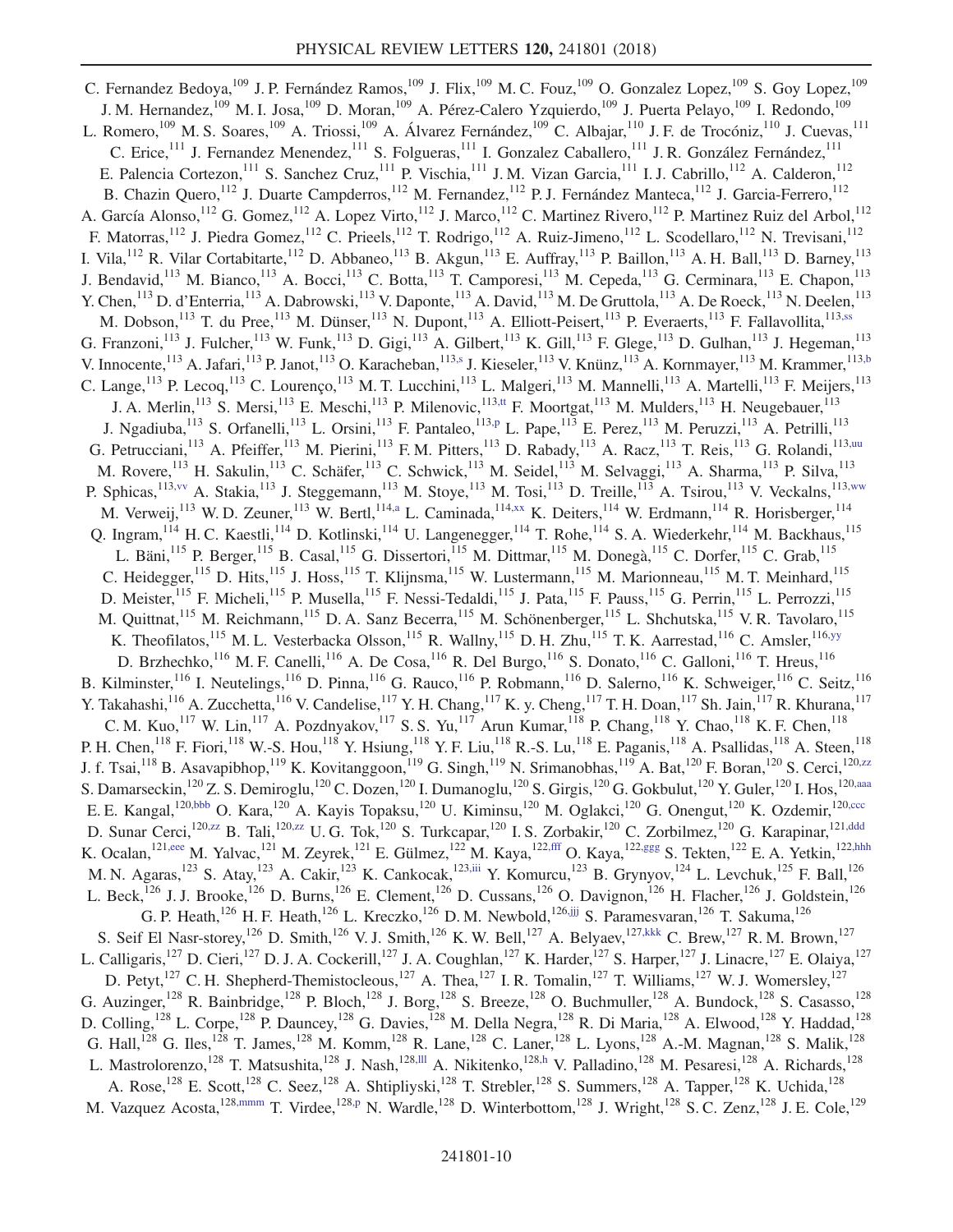<span id="page-10-5"></span><span id="page-10-4"></span><span id="page-10-3"></span><span id="page-10-2"></span><span id="page-10-1"></span><span id="page-10-0"></span>P. R. Hobson,<sup>129</sup> A. Khan,<sup>129</sup> P. Kyberd,<sup>129</sup> A. Morton,<sup>129</sup> I.D. Reid,<sup>129</sup> L. Teodorescu,<sup>129</sup> S. Zahid,<sup>129</sup> A. Borzou,<sup>130</sup> K. Call,<sup>130</sup> J. Dittmann,<sup>130</sup> K. Hatakeyama,<sup>130</sup> H. Liu,<sup>130</sup> N. Pastika,<sup>130</sup> C. Smith,<sup>130</sup> R. Bartek,<sup>131</sup> A. Dominguez,<sup>131</sup> A. Buccilli,<sup>132</sup> S. I. Cooper,<sup>132</sup> C. Henderson,<sup>132</sup> P. Rumerio,<sup>132</sup> C. West,<sup>132</sup> D. Arcaro,<sup>133</sup> A. Avetisyan,<sup>133</sup> T. Bose,<sup>133</sup> D. Gastler,<sup>133</sup> D. Rankin,<sup>133</sup> C. Richardson,<sup>133</sup> J. Rohlf,<sup>133</sup> L. Sulak,<sup>133</sup> D. Zou,<sup>133</sup> G. Benelli,<sup>134</sup> D. Cutts,<sup>134</sup> M. Hadley,<sup>134</sup> J. Hakala,<sup>134</sup> U. Heintz,<sup>134</sup> J. M. Hogan,<sup>134[,nnn](#page-16-28)</sup> K. H. M. Kwok,<sup>134</sup> E. Laird,<sup>134</sup> G. Landsberg,<sup>134</sup> J. Lee,<sup>134</sup> Z. Mao,<sup>134</sup> M. Narain,<sup>134</sup> J. Pazzini,<sup>134</sup> S. Piperov,<sup>134</sup> S. Sagir,<sup>134</sup> R. Syarif,<sup>134</sup> D. Yu,<sup>134</sup> R. Band,<sup>135</sup> C. Brainerd,<sup>135</sup> R. Breedon,<sup>135</sup> D. Burns,<sup>135</sup> M. Calderon De La Barca Sanchez,<sup>135</sup> M. Chertok,<sup>135</sup> J. Conway,<sup>135</sup> R. Conway,<sup>135</sup> P. T. Cox,<sup>135</sup> R. Erbacher,<sup>135</sup> C. Flores,<sup>135</sup> G. Funk,<sup>135</sup> W. Ko,<sup>135</sup> R. Lander,<sup>135</sup> C. Mclean,<sup>135</sup> M. Mulhearn,<sup>135</sup> D. Pellett,<sup>135</sup> J. Pilot,<sup>135</sup> S. Shalhout,<sup>135</sup> M. Shi,<sup>135</sup> J. Smith,<sup>135</sup> D. Stolp,<sup>135</sup> D. Taylor,<sup>135</sup> K. Tos,<sup>135</sup> M. Tripathi,<sup>135</sup> Z. Wang,<sup>135</sup> F. Zhang,<sup>135</sup> M. Bachtis,<sup>136</sup> C. Bravo,  $^{136}$  R. Cousins,  $^{136}$  A. Dasgupta,  $^{136}$  A. Florent,  $^{136}$  J. Hauser,  $^{136}$  M. Ignatenko,  $^{136}$  N. Mccoll,  $^{136}$  S. Regnard,  $^{136}$ D. Saltzberg,<sup>136</sup> C. Schnaible,<sup>136</sup> V. Valuev,<sup>136</sup> E. Bouvier,<sup>137</sup> K. Burt,<sup>137</sup> R. Clare,<sup>137</sup> J. Ellison,<sup>137</sup> J. W. Gary,<sup>137</sup> S. M. A. Ghiasi Shirazi,<sup>137</sup> G. Hanson,<sup>137</sup> G. Karapostoli,<sup>137</sup> E. Kennedy,<sup>137</sup> F. Lacroix,<sup>137</sup> O. R. Long,<sup>137</sup> M. Olmedo Negrete,<sup>137</sup> M. I. Paneva,<sup>137</sup> W. Si,<sup>137</sup> L. Wang,<sup>137</sup> H. Wei,<sup>137</sup> S. Wimpenny,<sup>137</sup> B. R. Yates,<sup>137</sup> J. G. Branson,<sup>138</sup> S. Cittolin,<sup>138</sup> M. Derdzinski,<sup>138</sup> R. Gerosa,<sup>138</sup> D. Gilbert,<sup>138</sup> B. Hashemi,<sup>138</sup> A. Holzner,<sup>138</sup> D. Klein,<sup>138</sup> G. Kole,<sup>138</sup> V. Krutelyov,<sup>138</sup> J. Letts,<sup>138</sup> M. Masciovecchio,<sup>138</sup> D. Olivito,<sup>138</sup> S. Padhi,<sup>138</sup> M. Pieri,<sup>138</sup> M. Sani,<sup>138</sup> V. Sharma,<sup>138</sup> S. Simon,<sup>138</sup> M. Tadel,<sup>138</sup> A. Vartak,<sup>138</sup> S. Wasserbaech,<sup>138,000</sup> J. Wood,<sup>138</sup> F. Würthwein,<sup>138</sup> A. Yagil,<sup>138</sup> G. Zevi Della Porta,<sup>138</sup> N. Amin,<sup>139</sup> R. Bhandari,<sup>139</sup> J. Bradmiller-Feld,<sup>139</sup> C. Campagnari,<sup>139</sup> M. Citron,<sup>139</sup> A. Dishaw,<sup>139</sup> V. Dutta,  $^{139}$  M. Franco Sevilla,  $^{139}$  L. Gouskos,  $^{139}$  R. Heller,  $^{139}$  J. Incandela,  $^{139}$  A. Ovcharova,  $^{139}$  H. Qu,  $^{139}$  J. Richman,  $^{139}$ D. Stuart,  $^{139}$  I. Suarez,  $^{139}$  J. Yoo,  $^{139}$  D. Anderson,  $^{140}$  A. Bornheim,  $^{140}$  J. Bunn,  $^{140}$  J. M. Lawhorn,  $^{140}$  H. B. Newman,  $^{140}$ T. Q. Nguyen,<sup>140</sup> C. Pena,<sup>140</sup> M. Spiropulu,<sup>140</sup> J. R. Vlimant,<sup>140</sup> R. Wilkinson,<sup>140</sup> S. Xie,<sup>140</sup> Z. Zhang,<sup>140</sup> R. Y. Zhu,<sup>140</sup> T. Q. Nguyen,<sup>140</sup> C. Pena,<sup>140</sup> M. Spiropulu,<sup>140</sup> J. R. Vlimant,<sup>140</sup> R. Wilkinson,<sup>140</sup> S. Xie,<sup>140</sup> Z. Zhang,<sup>140</sup> R. Y. Zhu,<sup>140</sup> M. B. Andrews,<sup>141</sup> T. Ferguson,<sup>141</sup> T. Mudholkar,<sup>141</sup> M. Paulini,<sup>141</sup> J. Russ,<sup>141</sup> M. Weinberg,<sup>141</sup> J. P. Cumalat,<sup>142</sup> W. T. Ford,<sup>142</sup> F. Jensen,<sup>142</sup> A. Johnson,<sup>142</sup> M. Krohn,<sup>142</sup> S. Leontsinis,<sup>142</sup> E. Macdonald,<sup>142</sup> T. Mulholland,<sup>142</sup> K. Stenson,<sup>142</sup> K. A. Ulmer,<sup>142</sup> S. R. Wagner,<sup>142</sup> J. Alexander,<sup>143</sup> J. Chaves,<sup>143</sup> Y. Cheng,<sup>143</sup> J. Chu,<sup>143</sup> A. Datta,<sup>143</sup> K. Mcdermott,<sup>143</sup> N. Mirman,<sup>143</sup> J. R. Patterson,<sup>143</sup> D. Quach,<sup>143</sup> A. Rinkevicius,<sup>143</sup> A. Ryd,<sup>143</sup> L. Skinnari,<sup>143</sup> L. Soffi,<sup>143</sup> S. M. Tan,<sup>143</sup> Z. Tao,<sup>143</sup> J. Thom,<sup>143</sup> J. Tucker,<sup>143</sup> P. Wittich,<sup>143</sup> M. Zientek,<sup>143</sup> S. Abdullin,<sup>144</sup> M. Albrow,<sup>144</sup> M. Alyari,<sup>144</sup> G. Apollinari,<sup>144</sup> A. Apresyan,<sup>144</sup> A. Apyan,<sup>144</sup> S. Banerjee,<sup>144</sup> L. A. T. Bauerdick,<sup>144</sup> A. Beretvas,<sup>144</sup> J. Berryhill,<sup>144</sup> P. C. Bhat,<sup>144</sup> G. Bolla,<sup>14[4,a](#page-15-36)</sup> K. Burkett,<sup>144</sup> J. N. Butler,<sup>144</sup> A. Canepa,<sup>144</sup> G. B. Cerati,<sup>144</sup> H. W. K. Cheung,<sup>144</sup> F. Chlebana,<sup>144</sup> M. Cremonesi,<sup>144</sup> J. Duarte,<sup>144</sup> V. D. Elvira,<sup>144</sup> J. Freeman,<sup>144</sup> Z. Gecse,<sup>144</sup> E. Gottschalk,<sup>144</sup> L. Gray,<sup>144</sup> D. Green,<sup>144</sup> S. Grünendahl,<sup>144</sup> O. Gutsche,<sup>144</sup> J. Hanlon,<sup>144</sup> R. M. Harris,<sup>144</sup> S. Hasegawa,<sup>144</sup> J. Hirschauer,<sup>144</sup> Z. Hu,<sup>144</sup> B. Jayatilaka, <sup>144</sup> S. Jindariani, <sup>144</sup> M. Johnson, <sup>144</sup> U. Joshi, <sup>144</sup> B. Klima, <sup>144</sup> M. J. Kortelainen, <sup>144</sup> B. Kreis, <sup>144</sup> S. Lammel, <sup>144</sup> D. Lincoln,<sup>144</sup> R. Lipton,<sup>144</sup> M. Liu,<sup>144</sup> T. Liu,<sup>144</sup> R. Lopes De Sá,<sup>144</sup> J. Lykken,<sup>144</sup> K. Maeshima,<sup>144</sup> N. Magini,<sup>144</sup> J. M. Marraffino,<sup>144</sup> D. Mason,<sup>144</sup> P. McBride,<sup>144</sup> P. Merkel,<sup>144</sup> S. Mrenna,<sup>144</sup> S. Nahn,<sup>144</sup> V. O'Dell,<sup>144</sup> K. Pedro,<sup>144</sup> O. Prokofyev, <sup>144</sup> G. Rakness, <sup>144</sup> L. Ristori, <sup>144</sup> A. Savoy-Navarro, <sup>144[,ppp](#page-16-30)</sup> B. Schneider, <sup>144</sup> E. Sexton-Kennedy, <sup>144</sup> A. Soha, <sup>144</sup> W. J. Spalding,<sup>144</sup> L. Spiegel,<sup>144</sup> S. Stoynev,<sup>144</sup> J. Strait,<sup>144</sup> N. Strobbe,<sup>144</sup> L. Taylor,<sup>144</sup> S. Tkaczyk,<sup>144</sup> N. V. Tran,<sup>144</sup> L. Uplegger,<sup>144</sup> E. W. Vaandering,<sup>144</sup> C. Vernieri,<sup>144</sup> M. Verzocchi,<sup>144</sup> R. Vidal,<sup>144</sup> M. Wang,<sup>144</sup> H. A. Weber,<sup>144</sup> A. Whitbeck,<sup>144</sup> W. Wu,<sup>144</sup> D. Acosta,<sup>145</sup> P. Avery,<sup>145</sup> P. Bortignon,<sup>145</sup> D. Bourilkov,<sup>145</sup> A. Brinkerhoff,<sup>145</sup> A. Carnes,<sup>145</sup> M. Carver,<sup>145</sup> D. Curry,<sup>145</sup> R. D. Field,<sup>145</sup> I. K. Furic,<sup>145</sup> S. V. Gleyzer,<sup>145</sup> B. M. Joshi,<sup>145</sup> J. Konigsberg,<sup>145</sup> A. Korytov,<sup>145</sup> K. Kotov,  $^{145}$  P. Ma,  $^{145}$  K. Matchev,  $^{145}$  H. Mei,  $^{145}$  G. Mitselmakher,  $^{145}$  K. Shi,  $^{145}$  D. Sperka,  $^{145}$  N. Terentyev,  $^{145}$  L. Thomas,  $^{145}$ J. Wang,<sup>145</sup> S. Wang,<sup>145</sup> J. Yelton,<sup>145</sup> Y. R. Joshi,<sup>146</sup> S. Linn,<sup>146</sup> P. Markowitz,<sup>146</sup> J. L. Rodriguez,<sup>146</sup> A. Ackert,<sup>147</sup> T. Adams,<sup>147</sup> A. Askew,<sup>147</sup> S. Hagopian,<sup>147</sup> V. Hagopian,<sup>147</sup> K. F. Johnson,<sup>147</sup> T. Kolberg,<sup>147</sup> G. Martinez,<sup>147</sup> T. Perry,<sup>147</sup> H. Prosper, <sup>147</sup> A. Saha, <sup>147</sup> A. Santra, <sup>147</sup> V. Sharma, <sup>147</sup> R. Yohay, <sup>147</sup> M. M. Baarmand, <sup>148</sup> V. Bhopatkar, <sup>148</sup> S. Colafranceschi,<sup>148</sup> M. Hohlmann,<sup>148</sup> D. Noonan,<sup>148</sup> T. Roy,<sup>148</sup> F. Yumiceva,<sup>148</sup> M. R. Adams,<sup>149</sup> L. Apanasevich,<sup>149</sup> D. Berry,  $^{149}$  R. R. Betts,  $^{149}$  R. Cavanaugh,  $^{149}$  X. Chen,  $^{149}$  S. Dittmer,  $^{149}$  O. Evdokimov,  $^{149}$  C. E. Gerber,  $^{149}$  D. A. Hangal,  $^{149}$ D. J. Hofman,<sup>149</sup> K. Jung,<sup>149</sup> J. Kamin,<sup>149</sup> I. D. Sandoval Gonzalez,<sup>149</sup> M. B. Tonjes,<sup>149</sup> N. Varelas,<sup>149</sup> H. Wang,<sup>149</sup> Z. Wu,<sup>149</sup> J. Zhang, <sup>149</sup> B. Bilki, <sup>150[,qqq](#page-16-31)</sup> W. Clarida, <sup>150</sup> K. Dilsiz, <sup>15[0,rrr](#page-16-32)</sup> S. Durgut, <sup>150</sup> R. P. Gandrajula, <sup>150</sup> M. Haytmyradov, <sup>150</sup> V. Khristenko,<sup>150</sup> J.-P. Merlo,<sup>150</sup> H. Mermerkaya,<sup>15[0,sss](#page-16-33)</sup> A. Mestvirishvili,<sup>150</sup> A. Moeller,<sup>150</sup> J. Nachtman,<sup>150</sup> H. Ogul,<sup>15[0,ttt](#page-16-34)</sup> Y. Onel,<sup>150</sup> F. Ozok,<sup>15[0,uuu](#page-16-35)</sup> A. Penzo,<sup>150</sup> C. Snyder,<sup>150</sup> E. Tiras,<sup>150</sup> J. Wetzel,<sup>150</sup> K. Yi,<sup>150</sup> B. Blumenfeld,<sup>151</sup> A. Cocoros,<sup>151</sup> N. Eminizer,<sup>151</sup> D. Fehling,<sup>151</sup> L. Feng,<sup>151</sup> A. V. Gritsan,<sup>151</sup> P. Maksimovic,<sup>151</sup> J. Roskes,<sup>151</sup> U. Sarica,<sup>151</sup> M. Swartz,<sup>151</sup> M. Xiao, <sup>151</sup> C. You, <sup>151</sup> A. Al-bataineh, <sup>152</sup> P. Baringer, <sup>152</sup> A. Bean, <sup>152</sup> S. Boren, <sup>152</sup> J. Bowen, <sup>152</sup> J. Castle, <sup>152</sup> S. Khalil, <sup>152</sup>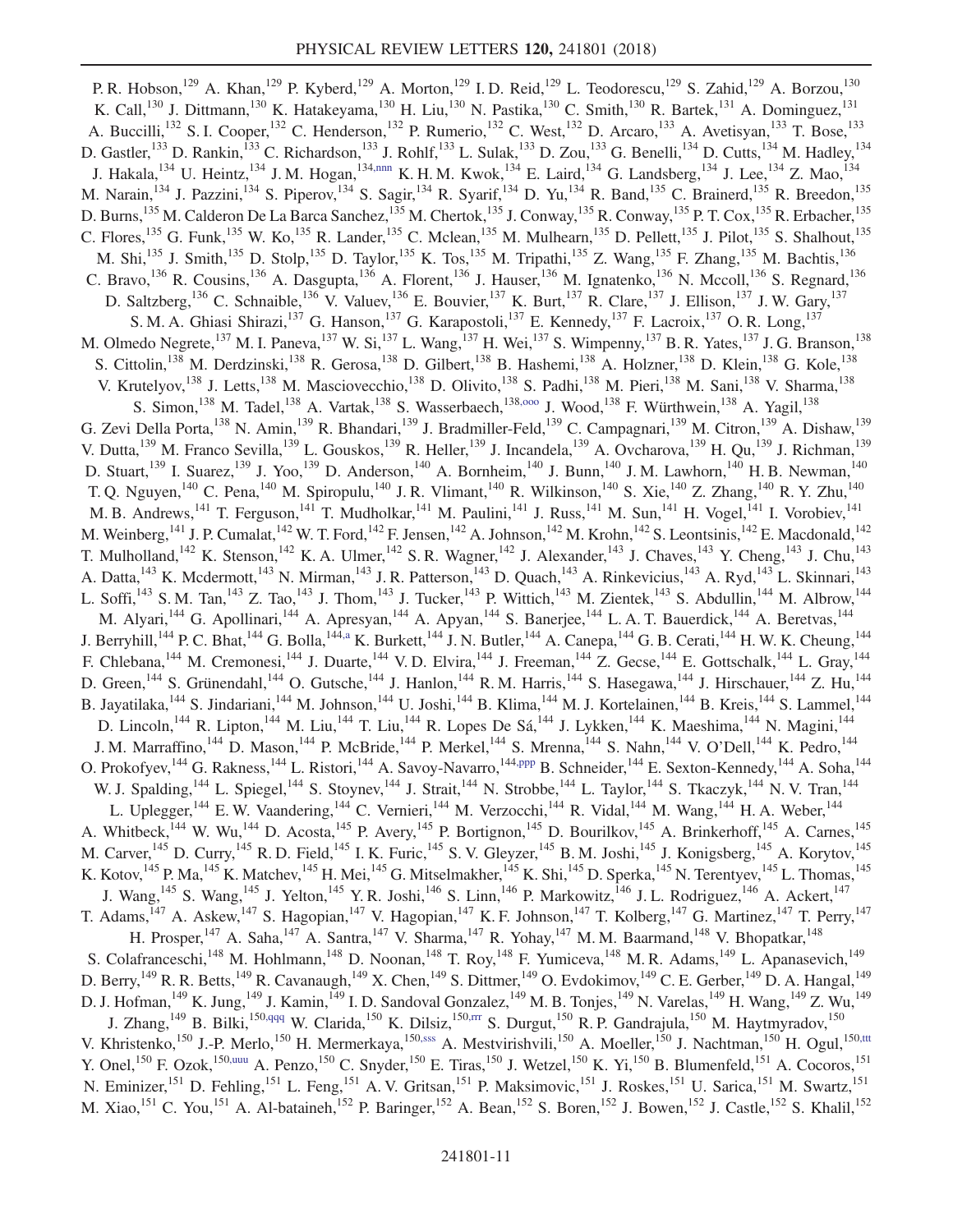A. Kropivnitskaya,<sup>152</sup> D. Majumder,<sup>152</sup> W. Mcbrayer,<sup>152</sup> M. Murray,<sup>152</sup> C. Rogan,<sup>152</sup> C. Royon,<sup>152</sup> S. Sanders,<sup>152</sup> E. Schmitz,<sup>152</sup> J. D. Tapia Takaki,<sup>152</sup> Q. Wang,<sup>152</sup> A. Ivanov,<sup>153</sup> K. Kaadze,<sup>153</sup> Y. Maravin,<sup>153</sup> A. Modak,<sup>153</sup> A. Mohammadi,<sup>153</sup> L. K. Saini,<sup>153</sup> N. Skhirtladze,<sup>153</sup> F. Rebassoo,<sup>154</sup> D. Wright,<sup>154</sup> A. Baden,<sup>155</sup> O. Baron,<sup>155</sup> A. Belloni,<sup>155</sup> S. C. Eno,<sup>155</sup> Y. Feng,<sup>155</sup> C. Ferraioli,<sup>155</sup> N. J. Hadley,<sup>155</sup> S. Jabeen,<sup>155</sup> G. Y. Jeng,<sup>155</sup> R. G. Kellogg,<sup>155</sup> J. Kunkle,<sup>155</sup> A. C. Mignerey,<sup>155</sup> F. Ricci-Tam,<sup>155</sup> Y. H. Shin,<sup>155</sup> A. Skuja,<sup>155</sup> S. C. Tonwar,<sup>155</sup> D. Abercrombie,<sup>156</sup> B. Allen,<sup>156</sup> V. Azzolini,<sup>156</sup> R. Barbieri,<sup>156</sup> A. Baty,<sup>156</sup> G. Bauer,<sup>156</sup> R. Bi,<sup>156</sup> S. Brandt,<sup>156</sup> W. Busza,<sup>156</sup> I. A. Cali,<sup>156</sup> M. D'Alfonso,<sup>156</sup> Z. Demiragli,<sup>156</sup> G. Gomez Ceballos,<sup>156</sup> M. Goncharov,<sup>156</sup> P. Harris,<sup>156</sup> D. Hsu,<sup>156</sup> M. Hu,<sup>156</sup> Y. Iiyama,<sup>156</sup> G. M. Innocenti,<sup>156</sup> M. Klute,<sup>156</sup> D. Kovalskyi,<sup>156</sup> Y.-J. Lee,<sup>156</sup> A. Levin,<sup>156</sup> P. D. Luckey,<sup>156</sup> B. Maier,<sup>156</sup> A. C. Marini,<sup>156</sup> C. Mcginn,<sup>156</sup> C. Mironov,<sup>156</sup> S. Narayanan,<sup>156</sup> X. Niu,<sup>156</sup> C. Paus,<sup>156</sup> C. Roland,<sup>156</sup> G. Roland,<sup>156</sup> G. S. F. Stephans,<sup>156</sup> K. Sumorok,<sup>156</sup> K. Tatar,<sup>156</sup> D. Velicanu,<sup>156</sup> J. Wang,<sup>156</sup> T. W. Wang,<sup>156</sup> B. Wyslouch,<sup>156</sup> S. Zhaozhong,<sup>156</sup> A. C. Benvenuti,<sup>157</sup> R. M. Chatterjee,<sup>157</sup> A. Evans,<sup>157</sup> P. Hansen,<sup>157</sup> S. Kalafut,<sup>157</sup> Y. Kubota,<sup>157</sup> Z. Lesko,<sup>157</sup> J. Mans,<sup>157</sup> S. Nourbakhsh,<sup>157</sup> N. Ruckstuhl,<sup>157</sup> R. Rusack,<sup>157</sup> J. Turkewitz,<sup>157</sup> M. A. Wadud,<sup>157</sup> J. G. Acosta,<sup>158</sup> S. Oliveros,<sup>158</sup> E. Avdeeva, <sup>159</sup> K. Bloom, <sup>159</sup> D. R. Claes, <sup>159</sup> C. Fangmeier, <sup>159</sup> F. Golf, <sup>159</sup> R. Gonzalez Suarez, <sup>159</sup> R. Kamalieddin, <sup>159</sup> I. Kravchenko,<sup>159</sup> J. Monroy,<sup>159</sup> J. E. Siado,<sup>159</sup> G. R. Snow,<sup>159</sup> B. Stieger,<sup>159</sup> J. Dolen,<sup>160</sup> A. Godshalk,<sup>160</sup> C. Harrington,<sup>160</sup> I. Iashvili,<sup>160</sup> D. Nguyen,<sup>160</sup> A. Parker,<sup>160</sup> S. Rappoccio,<sup>160</sup> B. Roozbahani,<sup>160</sup> G. Alverson,<sup>161</sup> E. Barberis,<sup>161</sup> C. Freer,<sup>161</sup> I. Iashvili,<sup>160</sup> D. Nguyen,<sup>160</sup> A. Parker,<sup>160</sup> S. Rappoccio,<sup>160</sup> B. Roozbahani,<sup>160</sup> G. Alverson,<sup>161</sup> E. Barberis,<sup>161</sup> C. Freer,<sup>161</sup> A. Massironi,<sup>161</sup> D. M. Morse,<sup>161</sup> T. Orimoto,<sup>161</sup> R. Teixeira De Lima,<sup>161</sup> T A. Wisecarver,<sup>161</sup> D. Wood,<sup>161</sup> S. Bhattacharya,<sup>162</sup> O. Charaf,<sup>162</sup> K. A. Hahn,<sup>162</sup> N. Mucia,<sup>162</sup> N. Odell,<sup>162</sup> M. H. Schmitt,<sup>162</sup> K. Sung,<sup>162</sup> M. Trovato,<sup>162</sup> M. Velasco,<sup>162</sup> R. Bucci,<sup>163</sup> N. Dev,<sup>163</sup> M. Hildreth,<sup>163</sup> K. Hurtado Anampa,<sup>163</sup> C. Jessop,<sup>163</sup> D. J. Karmgard,<sup>163</sup> N. Kellams,<sup>163</sup> K. Lannon,<sup>163</sup> W. Li,<sup>163</sup> N. Loukas,<sup>163</sup> N. Marinelli,<sup>163</sup> F. Meng,<sup>163</sup> C. Mueller,<sup>163</sup> Y. Musienko,<sup>16[3,kk](#page-15-35)</sup> M. Planer,<sup>163</sup> A. Reinsvold,<sup>163</sup> R. Ruchti,<sup>163</sup> P. Siddireddy,<sup>163</sup> G. Smith,<sup>163</sup> S. Taroni,<sup>163</sup> M. Wayne,<sup>163</sup> A. Wightman,<sup>163</sup> M. Wolf,<sup>163</sup> A. Woodard,<sup>163</sup> J. Alimena,<sup>164</sup> L. Antonelli,<sup>164</sup> B. Bylsma,<sup>164</sup> L. S. Durkin,<sup>164</sup> S. Flowers,<sup>164</sup> B. Francis,<sup>164</sup> A. Hart,<sup>164</sup> C. Hill,<sup>164</sup> W. Ji,<sup>164</sup> T. Y. Ling,<sup>164</sup> W. Luo,<sup>164</sup> B. L. Winer,<sup>164</sup> H. W. Wulsin,<sup>164</sup> S. Cooperstein,<sup>165</sup> O. Driga, <sup>165</sup> P. Elmer, <sup>165</sup> J. Hardenbrook, <sup>165</sup> P. Hebda, <sup>165</sup> S. Higginbotham, <sup>165</sup> A. Kalogeropoulos, <sup>165</sup> D. Lange, <sup>165</sup> J. Luo, <sup>165</sup> D. Marlow, <sup>165</sup> K. Mei, <sup>165</sup> I. Ojalvo, <sup>165</sup> J. Olsen, <sup>165</sup> C. Palmer, <sup>165</sup> P. Piroué, <sup>165</sup> J. Salfeld-Nebgen, <sup>165</sup> D. Stickland, <sup>165</sup> C. Tully,<sup>165</sup> S. Malik,<sup>166</sup> S. Norberg,<sup>166</sup> A. Barker,<sup>167</sup> V. E. Barnes,<sup>167</sup> S. Das,<sup>167</sup> L. Gutay,<sup>167</sup> M. Jones,<sup>167</sup> A. W. Jung,<sup>167</sup> A. Khatiwada,<sup>167</sup> D. H. Miller,<sup>167</sup> N. Neumeister,<sup>167</sup> C. C. Peng,<sup>167</sup> H. Qiu,<sup>167</sup> J. F. Schulte,<sup>167</sup> J. Sun,<sup>167</sup> F. Wang,<sup>167</sup> R. Xiao,<sup>167</sup> W. Xie,<sup>167</sup> T. Cheng,<sup>168</sup> N. Parashar,<sup>168</sup> Z. Chen,<sup>169</sup> K. M. Ecklund,<sup>169</sup> S. Freed,<sup>169</sup> F. J. M. Geurts,<sup>169</sup> M. Guilbaud,<sup>169</sup> M. Kilpatrick,<sup>169</sup> W. Li,<sup>169</sup> B. Michlin,<sup>169</sup> B. P. Padley,<sup>169</sup> J. Roberts,<sup>169</sup> J. Rorie,<sup>169</sup> W. Shi,<sup>169</sup> Z. Tu,<sup>169</sup> J. Zabel,<sup>169</sup> A. Zhang,<sup>169</sup> A. Bodek,<sup>170</sup> P. de Barbaro,<sup>170</sup> R. Demina,<sup>170</sup> Y. t. Duh,<sup>170</sup> T. Ferbel,<sup>170</sup> M. Galanti,<sup>170</sup> A. Garcia-Bellido,<sup>170</sup> J. Han,<sup>170</sup> O. Hindrichs,<sup>170</sup> A. Khukhunaishvili,<sup>170</sup> K. H. Lo,<sup>170</sup> P. Tan,<sup>170</sup> M. Verzetti,<sup>170</sup> R. Ciesielski,<sup>171</sup> K. Goulianos,<sup>171</sup> C. Mesropian,<sup>171</sup> A. Agapitos,<sup>172</sup> J. P. Chou,<sup>172</sup> Y. Gershtein,<sup>172</sup> T. A. Gómez Espinosa,<sup>172</sup> E. Halkiadakis,<sup>172</sup> M. Heindl,<sup>172</sup> E. Hughes,<sup>172</sup> S. Kaplan,<sup>172</sup> R. Kunnawalkam Elayavalli,<sup>172</sup> S. Kyriacou,<sup>172</sup> A. Lath,<sup>172</sup> R. Montalvo,<sup>172</sup> K. Nash,<sup>172</sup> M. Osherson,<sup>172</sup> H. Saka,<sup>172</sup> S. Salur,<sup>172</sup> S. Schnetzer,<sup>172</sup> D. Sheffield,<sup>172</sup> S. Somalwar,<sup>172</sup> R. Stone,<sup>172</sup> S. Thomas,<sup>172</sup> P. Thomassen,<sup>172</sup> M. Walker,<sup>172</sup> A. G. Delannoy,<sup>173</sup> J. Heideman,<sup>173</sup> G. Riley,<sup>173</sup> K. Rose,<sup>173</sup> S. Spanier, <sup>173</sup> K. Thapa, <sup>173</sup> O. Bouhali, <sup>174, vvv</sup> A. Castaneda Hernandez, <sup>174, vvv</sup> A. Celik, <sup>174</sup> M. Dalchenko, <sup>174</sup> M. De Mattia, <sup>174</sup> A. Delgado,<sup>174</sup> S. Dildick,<sup>174</sup> R. Eusebi,<sup>174</sup> J. Gilmore,<sup>174</sup> T. Huang,<sup>174</sup> T. Kamon,<sup>17[4,www](#page-16-37)</sup> R. Mueller,<sup>174</sup> Y. Pakhotin,<sup>174</sup> R. Patel,<sup>174</sup> A. Perloff,<sup>174</sup> L. Perniè,<sup>174</sup> D. Rathjens,<sup>174</sup> A. Safonov,<sup>174</sup> A. Tatarinov,<sup>174</sup> N. Akchurin,<sup>175</sup> J. Damgov,<sup>175</sup> F. De Guio,<sup>175</sup> P. R. Dudero,<sup>175</sup> J. Faulkner,<sup>175</sup> E. Gurpinar,<sup>175</sup> S. Kunori,<sup>175</sup> K. Lamichhane,<sup>175</sup> S. W. Lee,<sup>175</sup> T. Mengke,<sup>175</sup> S. Muthumuni,<sup>175</sup> T. Peltola,<sup>175</sup> S. Undleeb,<sup>175</sup> I. Volobouev,<sup>175</sup> Z. Wang,<sup>175</sup> S. Greene,<sup>176</sup> A. Gurrola,<sup>176</sup> R. Janjam,<sup>176</sup> W. Johns,<sup>176</sup> C. Maguire,<sup>176</sup> A. Melo,<sup>176</sup> H. Ni,<sup>176</sup> K. Padeken,<sup>176</sup> P. Sheldon,<sup>176</sup> S. Tuo,<sup>176</sup> J. Velkovska,<sup>176</sup> Q. Xu,<sup>176</sup> M. W. Arenton,<sup>177</sup> P. Barria,<sup>177</sup> B. Cox,<sup>177</sup> R. Hirosky,<sup>177</sup> M. Joyce,<sup>177</sup> A. Ledovskoy,<sup>177</sup> H. Li,<sup>177</sup> C. Neu,<sup>177</sup> T. Sinthuprasith,<sup>177</sup> Y. Wang,<sup>177</sup> E. Wolfe,<sup>177</sup> F. Xia,<sup>177</sup> R. Harr,<sup>178</sup> P. E. Karchin,<sup>178</sup> N. Poudyal,<sup>178</sup> J. Sturdy,<sup>178</sup> P. Thapa,<sup>178</sup> S. Zaleski,<sup>178</sup> M. Brodski,<sup>179</sup> J. Buchanan,<sup>179</sup> C. Caillol,<sup>179</sup> D. Carlsmith,<sup>179</sup> S. Dasu,<sup>179</sup> L. Dodd,<sup>179</sup> S. Duric,<sup>179</sup> B. Gomber,<sup>179</sup> M. Grothe,<sup>179</sup> M. Herndon,<sup>179</sup> A. Hervé,<sup>179</sup> U. Hussain,<sup>179</sup> P. Klabbers,<sup>179</sup> A. Lanaro,<sup>179</sup> A. Levine,<sup>179</sup> K. Long,  $^{179}$  R. Loveless,  $^{179}$  V. Rekovic,  $^{179}$  T. Ruggles,  $^{179}$  A. Savin,  $^{179}$  N. Smith,  $^{179}$  W. H. Smith,  $^{179}$  and N. Woods  $^{179}$ 

<span id="page-11-1"></span><span id="page-11-0"></span>(CMS Collaboration)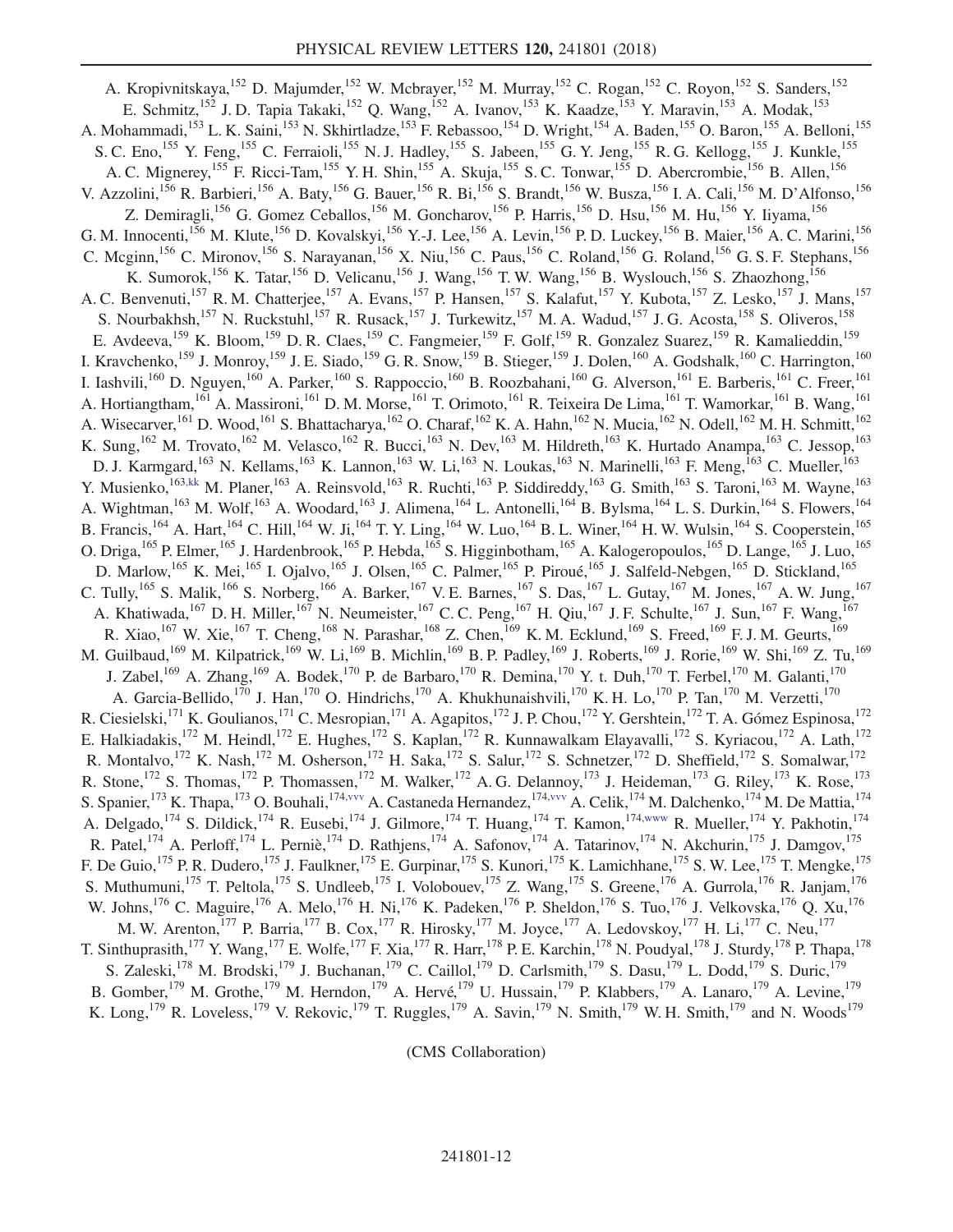<sup>1</sup>Yerevan Physics Institute, Yerevan, Armenia 2 Institut für Hochenergiephysik, Wien, Austria 3 Institute for Nuclear Problems, Minsk, Belarus <sup>4</sup>Universiteit Antwerpen, Antwerpen, Belgium <sup>5</sup>Vrije Universiteit Brussel, Brussel, Belgium  $\frac{V}{V}$ Vrije Universiteit Brussel, Brussel, Belgium Université Libre de Bruxelles, Bruxelles, Belgium<br><sup>7</sup>Chant University, Chant, Belgium  $'$ Ghent University, Ghent, Belgium<br><sup>8</sup>Université Catholique de Louvain, Louvain la N  $^8$ Université Catholique de Louvain, Louvain-la-Neuve, Belgium  $^9$ Cantre Presileire de Possileire <sup>9</sup>Centro Brasileiro de Pesquisas Fisicas, Rio de Janeiro, Brazil<br><sup>10</sup>Universidade do Estado do Rio de Janeiro, Rio de Janeiro, Brazil<br><sup>11a</sup>Universidade Estadual Paulista, São Paulo, Brazil<br><sup>11b</sup>Universidade Federal do AB <sup>15</sup><br>
<sup>15</sup> Institute of High Energy Physics, Beijing, China<br>
<sup>16</sup> State Key Laboratory of Nuclear Physics and Technology, Peking University, Beijing, China<br>
<sup>18</sup> University Beijing, China<br>
<sup>18</sup> Universidad de Los Andes, B <sup>23</sup>Charles University, Prague, Czech Republic<br><sup>24</sup>Universidad San Francisco de Quito, Quito, Ecuador <sup>25</sup>Academy of Scientific Research and Technology of the Arab Republic of Egypt, Egyptian Network of High Energy Physics, Cairo, Egypt<br><sup>26</sup>National Institute of Chemical Physics and Biophysics, Tallinn, Estonia<br><sup>27</sup>Department of Physics, University of Helsinki, Helsinki, Finland<br><sup>28</sup>Helsinki Institute <sup>31</sup>Laboratoire Leprince-Ringuet, Ecole polytechnique, CNRS/IN2P3, Université Paris-Saclay, Palaiseau, France<br><sup>32</sup>Université de Strasbourg, CNRS, IPHC UMR 7178, F-67000 Strasbourg, France<br><sup>32</sup>Université de l'Institut Nati <sup>39</sup>RWTH Aachen University, III. Physikalisches Institut B, Aachen, Germany <sup>40</sup>Deutsches Elektronen-Synchrotron, Hamburg, Germany <sup>41</sup>University of Hamburg, Hamburg, Germany <sup>42</sup>Institut für Experimentelle Kernphysik, Karlsruhe, Germany <sup>43</sup>Institute of Nuclear and Particle Physics (INPP), NCSR Demokritos, Aghia Paraskevi, Greece <sup>44</sup>National and Kapodistrian University of Athens, Athens, Greece <sup>45</sup>National Technical University of Athens, Athens, Greece <sup>46</sup>University of Ioánnina, Ioánnina, Greece <sup>47</sup>MTA-ELTE Lendület CMS Particle and Nuclear Physics Group, Eötvös Loránd University, Budapest, Hungary <sup>48</sup>Wigner Research Centre for Physics, Budapest, Hungary <sup>49</sup>Institute of Nuclear Research ATOMKI, Debrecen, Hungary <sup>50</sup>Institute of Physics, University of Debrecen, Debrecen, Hungary <sup>51</sup>Indian Institute of Science (IISc), Bangalore, India <sup>52</sup>National Institute of Science Education and Research, Bhubaneswar, India <sup>53</sup>Panjab University, Chandigarh, India  $54$ University of Delhi, Delhi, India  $55$ Saha Institute of Nuclear Physics, HBNI, Kolkata, India <sup>56</sup>Indian Institute of Technology Madras, Madras, India <sup>57</sup>Bhabha Atomic Research Centre, Mumbai, India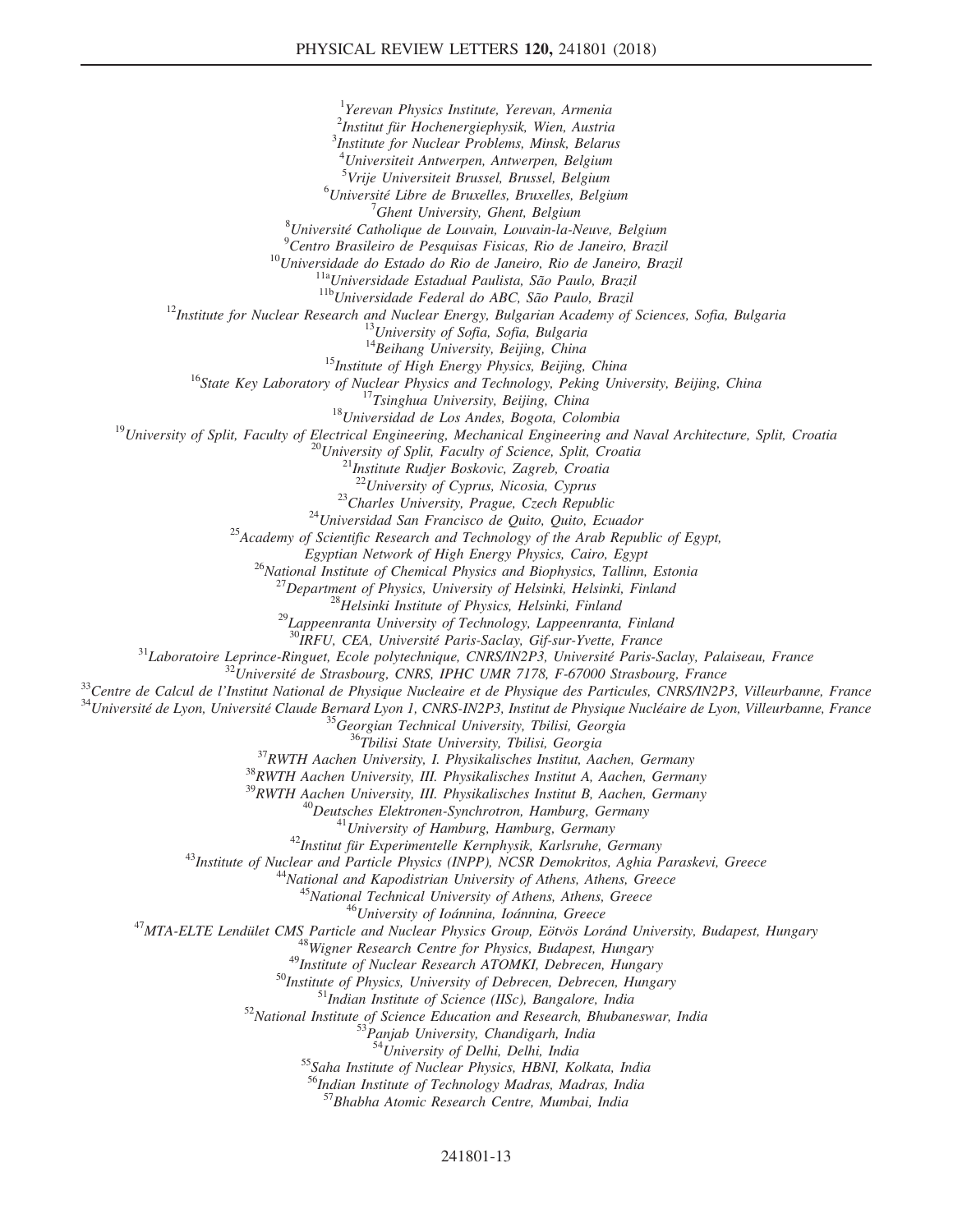<sup>58</sup>Tata Institute of Fundamental Research-A, Mumbai, India<br><sup>59</sup>Tata Institute of Fundamental Research-B, Mumbai, India  $60$ Indian Institute of Science Education and Research (IISER), Pune, India <sup>61</sup>Institute for Research in Fundamental Sciences (IPM), Tehran, Iran <sup>62</sup>University College Dublin, Dublin, Ireland <sup>63a</sup>INFN Sezione di Bari, Bari, Italy <sup>63b</sup>Università di Bari, Bari, Italy  $63c$ Politecnico di Bari, Bari, Italy<br> $64a$ INFN Sezione di Bologna, Bologna, Italy<br> $64b$ Università di Bologna, Bologna, Italy  $65a$ <sub>INFN</sub> Sezione di Catania, Catania, Italy  $65b$ <sub>Università</sub> di Catania, Catania, Italy <sup>66a</sup>INFN Sezione di Firenze, Firenze, Italy<br><sup>66b</sup>Università di Firenze, Firenze, Italy <sup>67</sup>INFN Laboratori Nazionali di Frascati, Frascati, Italy 68<sup>8</sup>INFN Sezione di Genova, Genova, Italy <sup>68b</sup>Università di Genova, Genova, Italy  $^{69a}$ INFN Sezione di Milano-Bicocca, Milano, Italy<br> $^{69b}$ Università di Milano-Bicocca, Milano, Italy <sup>70a</sup>INFN Sezione di Napoli, Napoli, Italy<br><sup>70b</sup>Università di Napoli 'Federico II', Napoli, Italy<br><sup>70</sup><sup>0</sup>Università della Basilicata, Potenza, Italy<br><sup>70d</sup>Università G. Marconi, Roma, Italy, Napoli, Italy<br><sup>71a</sup>INFN Sezione <sup>71c</sup>Università di Trento, Trento, Italy <sup>72a</sup>INFN Sezione di Pavia, Pavia, Italy <sup>72b</sup>Università di Pavia, Pavia, Italy  $^{73a}$ INFN Sezione di Perugia, Perugia, Italy  $^{73b}$ Università di Perugia, Perugia, Italy  $74a$ <sub>INFN</sub> Sezione di Pisa, Pisa, Italy  $74b$ <sub>Università di Pisa, Pisa, Italy</sub> <sup>74c</sup>Scuola Normale Superiore di Pisa, Pisa, Italy <sup>75a</sup>INFN Sezione di Roma, Rome, Italy <sup>75b</sup>Sapienza Università di Roma, Rome, Italy <sup>76a</sup>INFN Sezione di Torino, Torino, Italy <sup>76b</sup>Università di Torino, Torino, Italy <sup>76c</sup>Università del Piemonte Orientale, Novara, Italy <sup>77a</sup>INFN Sezione di Trieste, Trieste, Italy <sup>77b</sup>Università di Trieste, Trieste, Italy <sup>78</sup>Chonnam National University, Institute for University, Daegu, Korea 79<br>Chonnam National University, Institute for Universe and Elementary Particles, Kwangju, Korea 80Hanyang University, Seoul, Korea 8<sup>81</sup><br>Korea Univer  $82$ Seoul National University, Seoul, Korea  $83$ University of Seoul, Seoul, Korea 84 Sungkyunkwan University, Suwon, Korea <sup>85</sup>Vilnius University, Vilnius, Lithuania<br><sup>86</sup>National Centre for Particle Physics, Universiti Malaya, Kuala Lumpur, Malaysia<br><sup>87</sup>Centro de Investigacion y de Estudios Avanzados del IPN, Mexico City, Mexico <sup>88</sup>Universidad Iberoamericana, Mexico City, Mexico<br><sup>89</sup>Benemerita Universidad Autonoma de Puebla, Puebla, Mexico<br><sup>90</sup>Universidad Autónoma de San Luis Potosí, San Luis Potosí, Mexico<br><sup>91</sup>University of Auckland, Auckland, <sup>95</sup>Institute of Experimental Physics, Faculty of Physics, University of Warsaw, Warsaw, Poland <sup>96</sup>Laboratório de Instrumentação e Física Experimental de Partículas, Lisboa, Portugal<br><sup>97</sup>Joint Institute for Nuclear Research, Dubna, Russia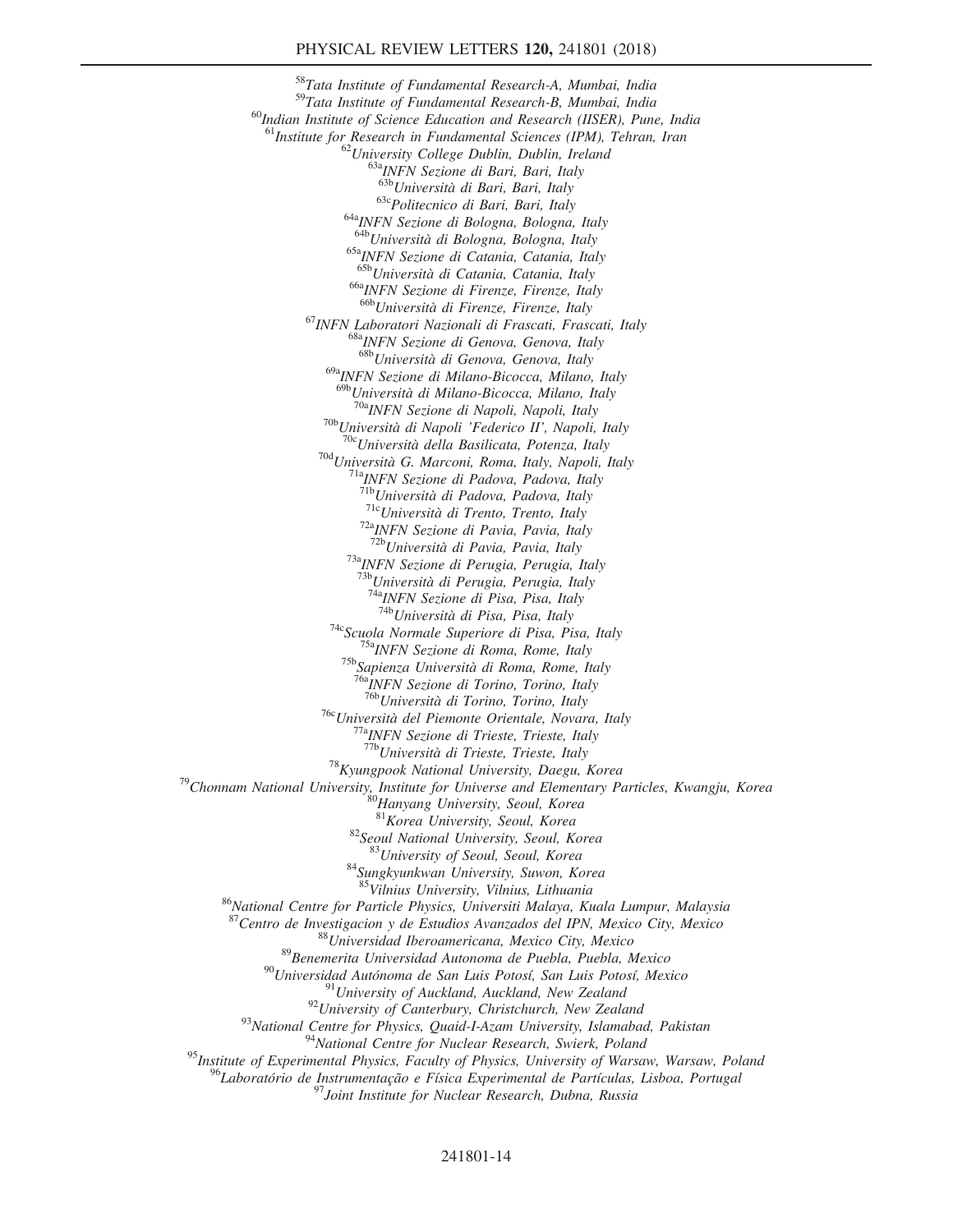<sup>98</sup>Petersburg Nuclear Physics Institute, Gatchina (St. Petersburg), Russia<br><sup>99</sup>Institute for Nuclear Research, Moscow, Russia<br><sup>100</sup>Institute for Theoretical and Experimental Physics, Moscow, Russia<br><sup>101</sup>Moscow Institute  $\begin{small} ^{102}\text{National Research Nuclear University} \end{smallmatrix} \begin{smallmatrix} 100 \text{ National Research Nuclear University} \end{smallmatrix} \begin{smallmatrix} 100 \text{-dimensional Research, and I} \end{smallmatrix} \begin{smallmatrix} 100 \text{-dimensional Institute} \end{smallmatrix} \begin{smallmatrix} 100 \text{-dimensional Institute} \end{smallmatrix} \begin{smallmatrix} 100 \text{-dimensional Institute} \end{smallmatrix} \begin{smallmatrix} 100 \text{-dimensional Institute} \end{smallmatrix} \begin{smallmatrix} 100 \text{-dimensional Institute} \end{smallmatrix} \begin{smallmatrix} 100 \text{-dimensional Research, and I} \end{smallmatrix} \begin{smallmatrix} 100 \text$ <sup>121</sup>Middle East Technical University, Physics Department, Ankara, Turkey<br><sup>122</sup>Bogazici University, Istanbul, Turkey<br><sup>123</sup>Istanbul Technical University, Istanbul, Turkey<br><sup>124</sup>Institute for Scintillation Materials of Natio <sup>225</sup>National Scientific Center, Kharkov Institute of Physics and Technology, Kharkov, Ukraine<br><sup>126</sup>University of Bristol, Bristol, United Kingdom<br><sup>127</sup>Rutherford Appleton Laboratory, Didcot, United Kingdom<br><sup>128</sup>Imperial  $134\text{Brown University, Providence, Rhode Island, USA}\n135 University of California, Davis, Davis, California, USA\n136 University of California, Los Angeles, California, USA\n137 University of California, Kiverside, Riverside, California, USA\n138 University of California, San Diego, La Jolla, California, USA\n139 University of California, Santa Barbara, California, USA\n149 California Institute of Technology, Pasadena, California, USA\n149 California Institute of Technology, Pasadena, California, USA\n150\n160\n171\n181\n192\n103\n104\n114\n21\n203\n11\n21\n22\n23\n24\n25\n25\n26\n27\n28\n29\n20\n20\n20\n21\n21\n21\n2$  $^{141}$ Carnegie Mellon University, Pittsburgh, Pennsylvania, USA<br> $^{142}$ University of Colorado Boulder, Boulder, Colorado, USA <sup>143</sup>Cornell University, Ithaca, New York, USA<br><sup>144</sup>Fermi National Accelerator Laboratory, Batavia, Illinois, USA<br><sup>145</sup>University of Florida, Gainesville, Florida, USA<br><sup>146</sup>Florida International University, Miami, Florida <sup>148</sup>Florida Institute of Technology, Melbourne, Florida, USA<br><sup>149</sup>University of Illinois at Chicago (UIC), Chicago, Illinois, USA<br><sup>150</sup>The University of Iowa, Iowa City, Iowa, USA<br><sup>151</sup>Johns Hopkins University, Baltimore <sup>153</sup> Kansas State University, Manhattan, Kansas, USA<br><sup>154</sup> Lawrence Livermore National Laboratory, Livermore, California, USA<br><sup>155</sup> University of Maryland, College Park, Maryland, USA<br><sup>156</sup> Massachusetts Institute of Tec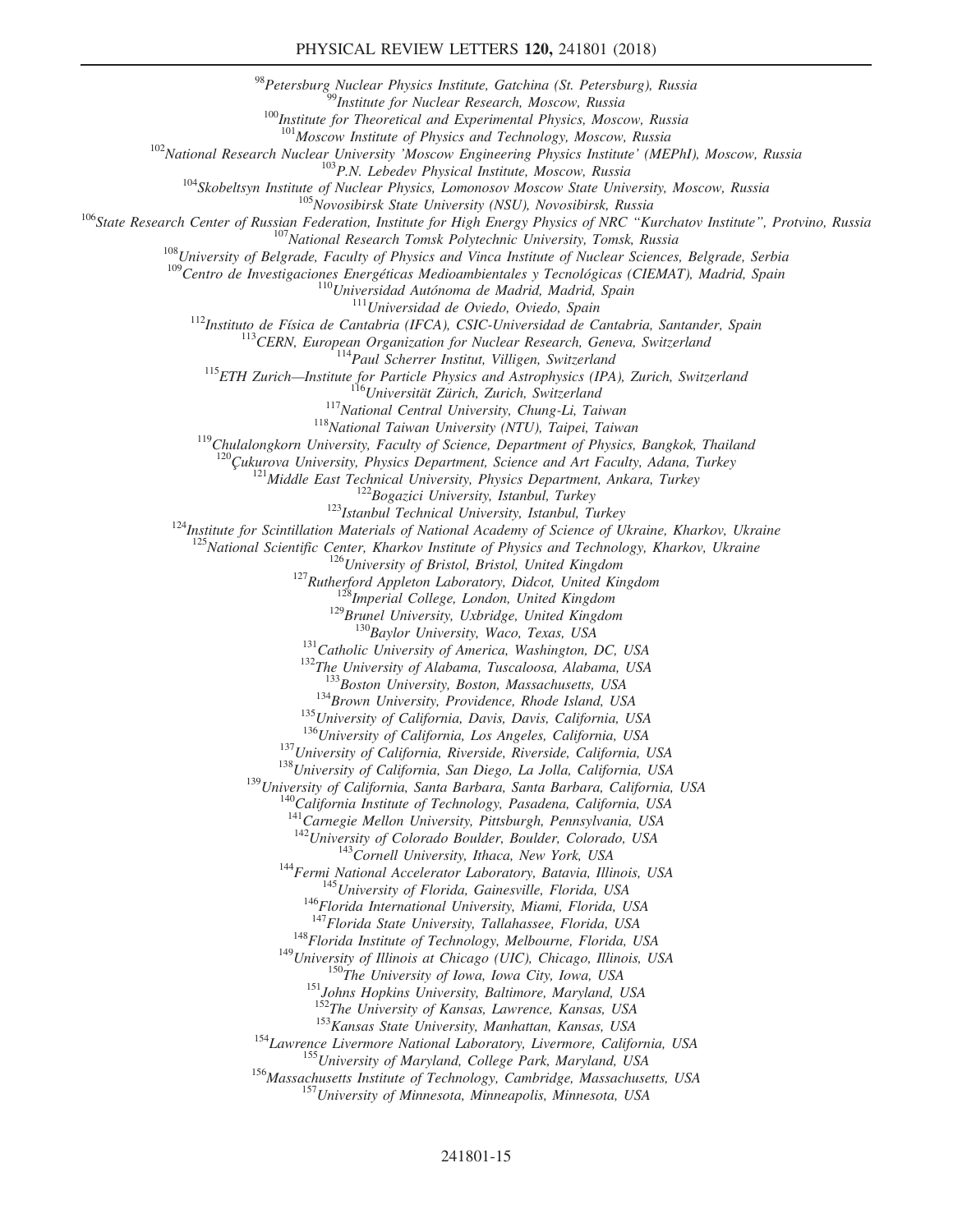## PHYSICAL REVIEW LETTERS 120, 241801 (2018)

 $^{158}$ University of Mississippi, Oxford, Mississippi, USA<br> $^{159}$ University of Nebraska-Lincoln, Lincoln, Nebraska, USA <sup>160</sup>State University of New York at Buffalo, Buffalo, New York, USA  $161$ <sub>N</sub>ortheastern University, Boston, Massachusetts, USA 162Northwestern University, Evanston, Illinois, USA <sup>163</sup>University of Notre Dame, Notre Dame, Indiana, USA <sup>164</sup>The Ohio State University, Columbus, Ohio, USA <sup>165</sup>Princeton University, Princeton, New Jersey, USA<br><sup>166</sup>University of Puerto Rico, Mayaguez, Puerto Rico<br><sup>167</sup>Purdue University, West Lafayette, Indiana, USA<br><sup>168</sup>Purdue University Northwest, Hammond, Indiana, USA<br><sup>169</sup> <sup>170</sup>University of Rochester, Rochester, New York, USA<br><sup>171</sup>The Rockefeller University, New York, New York, USA<br><sup>172</sup>Rutgers, The State University of New Jersey, Piscataway, New Jersey, USA<br><sup>173</sup>University of Tennessee, K

<sup>176</sup>Vanderbilt University, Nashville, Tennessee, USA <sup>177</sup>University of Virginia, Charlottesville, Virginia, USA <sup>178</sup>Wayne State University, Detroit, Michigan, USA

<sup>179</sup>University of Wisconsin—Madison, Madison, Wisconsin, USA

<span id="page-15-36"></span><sup>[a](#page-9-0)</sup>Deceased.

- <span id="page-15-0"></span><sup>[b](#page-5-19)</sup>Also at Vienna University of Technology, Vienna, Austria.
- <span id="page-15-1"></span><sup>[c](#page-6-0)</sup>Also at IRFU, CEA, Université Paris-Saclay, Gif-sur-Yvette, France.
- <span id="page-15-2"></span><sup>d</sup>Also at Universidade Estadual de Campinas, Campinas, Brazil.
- <span id="page-15-3"></span>[e](#page-6-2) Also at Federal University of Rio Grande do Sul, Porto Alegre, Brazil.
- <span id="page-15-4"></span>[f](#page-6-3) Also at Universidade Federal de Pelotas, Pelotas, Brazil.
- <span id="page-15-5"></span> $\frac{g}{h}$  $\frac{g}{h}$  $\frac{g}{h}$  $\frac{g}{h}$  $\frac{g}{h}$ Also at Université Libre de Bruxelles, Bruxelles, Belgium.
- <span id="page-15-6"></span><sup>h</sup>Also at Institute for Theoretical and Experimental Physics, Moscow, Russia.
- <span id="page-15-7"></span><sup>[i](#page-6-6)</sup>Also at Joint Institute for Nuclear Research, Dubna, Russia.
- <span id="page-15-8"></span><sup>[j](#page-6-7)</sup>Also at Helwan University, Cairo, Egypt.
- <span id="page-15-10"></span>[k](#page-6-7) Also at Zewail City of Science and Technology, Zewail, Egypt.
- <span id="page-15-9"></span><sup>1</sup>A[l](#page-6-7)so at British University in Egypt, Cairo, Egypt.
- <span id="page-15-11"></span>[m](#page-6-8)Also at Department of Physics, King Abdulaziz University, Jeddah, Saudi Arabia.
- <span id="page-15-12"></span>[n](#page-6-9)<br>Als[o](#page-6-10) at Université de Haute Alsace, Mulhouse, France.
- <span id="page-15-13"></span><sup>o</sup>Also at Skobeltsyn Institute of Nuclear Physics, Lomonosov Moscow State University, Moscow, Russia.
- <span id="page-15-14"></span><su[p](#page-6-11)>p</sup>Also at CERN, European Organization for Nuclear Research, Geneva, Switzerland.
- <span id="page-15-15"></span><sup>[q](#page-6-12)</sup>Also at RWTH Aachen University, III. Physikalisches Institut A, Aachen, Germany.
- <span id="page-15-16"></span><sup>[r](#page-6-13)</sup> Also at University of Hamburg, Hamburg, Germany.
- <span id="page-15-17"></span>[s](#page-6-14) Also at Brandenburg University of Technology, Cottbus, Germany.
- <span id="page-15-18"></span>[t](#page-7-0) Also at MTA-ELTE Lendület CMS Particle and Nuclear Physics Group, Eötvös Loránd University, Budapest, Hungary.
- <span id="page-15-19"></span><s[u](#page-7-1)p>u</sup> Also at Institute of Nuclear Research ATOMKI, Debrecen, Hungary.
- <span id="page-15-20"></span>[v](#page-7-2) Also at Institute of Physics, University of Debrecen, Debrecen, Hungary.
- <span id="page-15-21"></span>[w](#page-7-3)Also at IIT Bhubaneswar, Bhubaneswar, India.
- <span id="page-15-22"></span>[x](#page-7-3) Also at Institute of Physics, Bhubaneswar, India.
- <span id="page-15-23"></span>[y](#page-7-4) Also at Shoolini University, Solan, India.
- <span id="page-15-24"></span><sup>[z](#page-7-5)</sup>Also at University of Visva-Bharati, Santiniketan, India.
- <span id="page-15-26"></span>
- <span id="page-15-25"></span>[aa](#page-7-5) Also at University of Ruhuna, Matara, Sri Lanka.<br><sup>[bb](#page-7-6)</sup>Also at Isfahan University of Technology, Isfahan, Iran.<br><sup>cc</sup>Also at Yazd University, Yazd, Iran.
- <span id="page-15-27"></span>
- <span id="page-15-28"></span><sup>[dd](#page-7-7)</sup> Also at Plasma Physics Research Center, Science and Research Branch, Islamic Azad University, Tehran, Iran. <sup>ee</sup> Also at Università degli Studi di Siena, Siena, Italy.
- <span id="page-15-29"></span>
- <span id="page-15-30"></span> $H$ Also at INFN Sezione di Milano-Bicocca, Università di Milano-Bicocca, Milano, Italy.<br><sup>[gg](#page-8-0)</sup> Also at International Islamic University of Malaysia, Kuala Lumpur, Malaysia.<br> $H$ h Also at Malaysian Nuclear Agency, MOSTI, Kaja
- <span id="page-15-32"></span><span id="page-15-31"></span>
- 
- <span id="page-15-33"></span>[ii](#page-8-1)Also at Consejo Nacional de Ciencia y Tecnología, Mexico city, Mexico.
- <span id="page-15-34"></span><sup>[jj](#page-8-2)</sup>Also at Warsaw University of Technology, Institute of Electronic Systems, Warsaw, Poland. [kk](#page-8-3)Also at Institute for Nuclear Research, Moscow, Russia.
- <span id="page-15-35"></span>